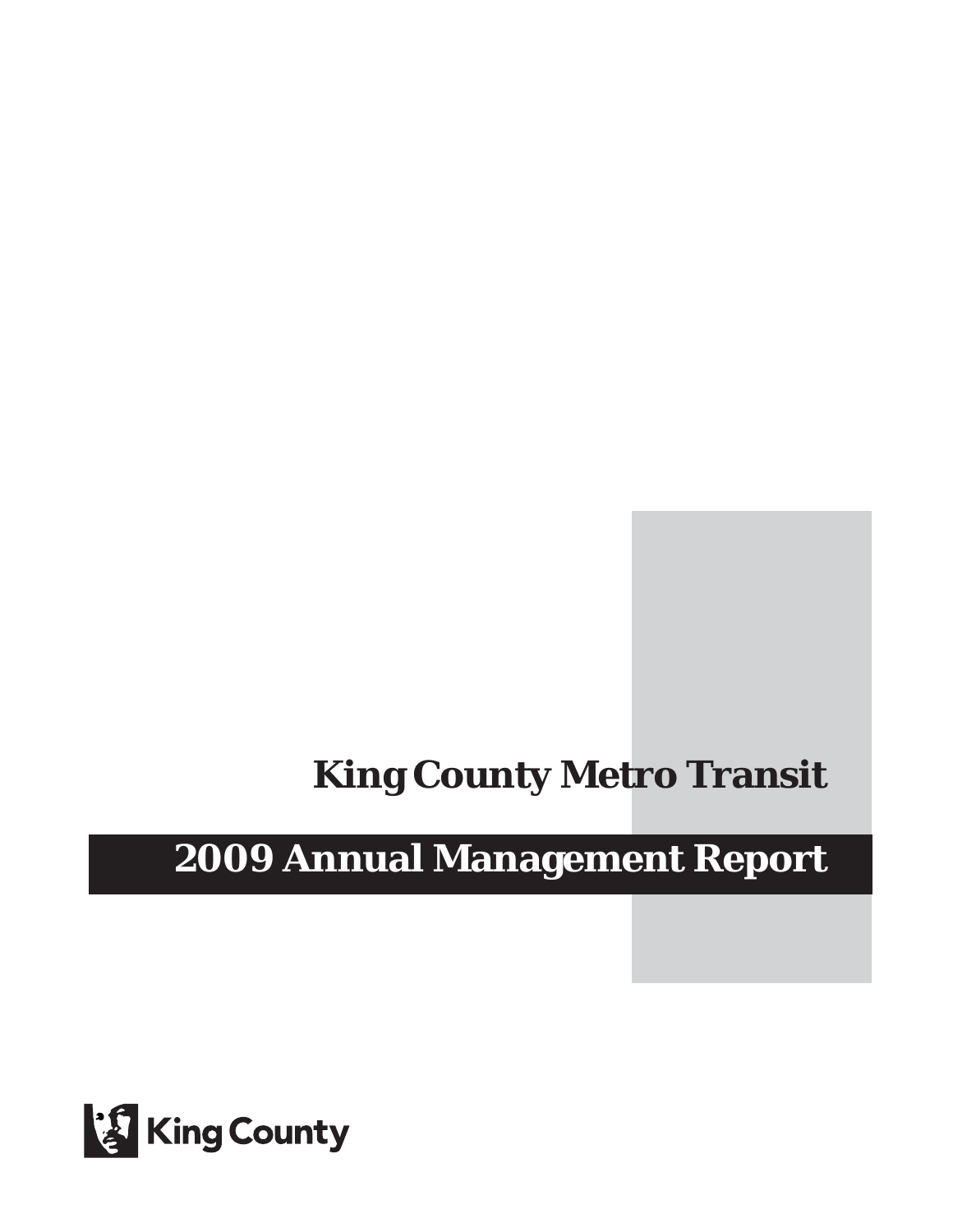

### Dow Constantine King County Executive King County, Washington

# Harold S. Taniguchi

# Director, Department of Transportation

201 South Jackson Street, M.S. KSC-TR-0815 Seattle, Washington 98104-3856 Phone: (206) 684-1441 Fax: (206) 684-1224 Internet: harold.taniguchi@kingcounty.gov

## Kevin Desmond, General Manager King County Metro Transit

201 South Jackson Street, M.S. KSC-TR-0415 Seattle, Washington 98104-3856 Phone: (206) 684-1619 Fax: (206) 684-1778 Internet: kevin.desmond@kingcounty.gov

Report Prepared by:

#### Research and Management Information

Chuck Sawyer, Supervisor Lisa Durst, Project/Program Manager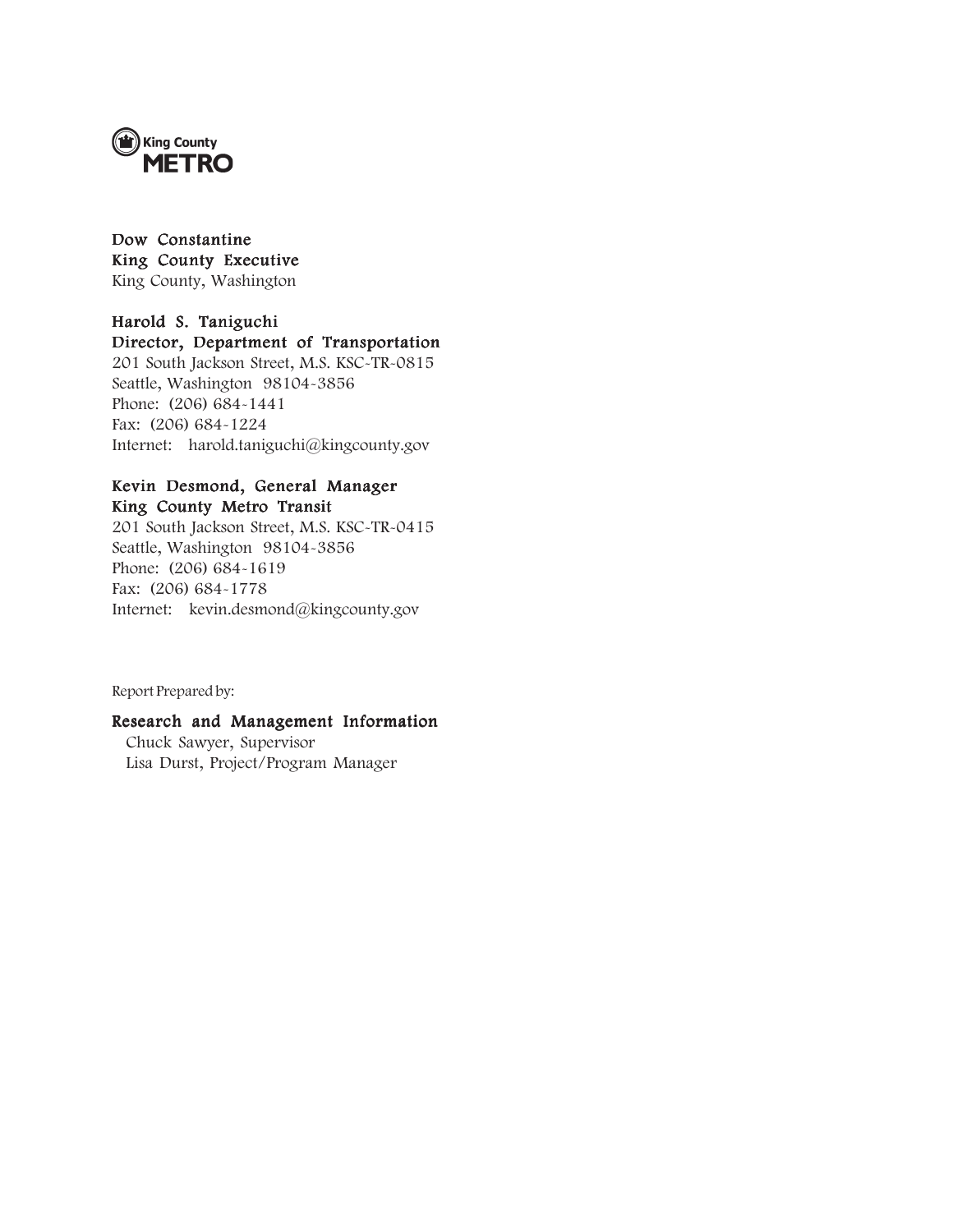# **King County Metro Transit 2009 Annual Management Report**



Department of Transportation Metro Transit Division 201 South Jackson Street Seattle, WA 98104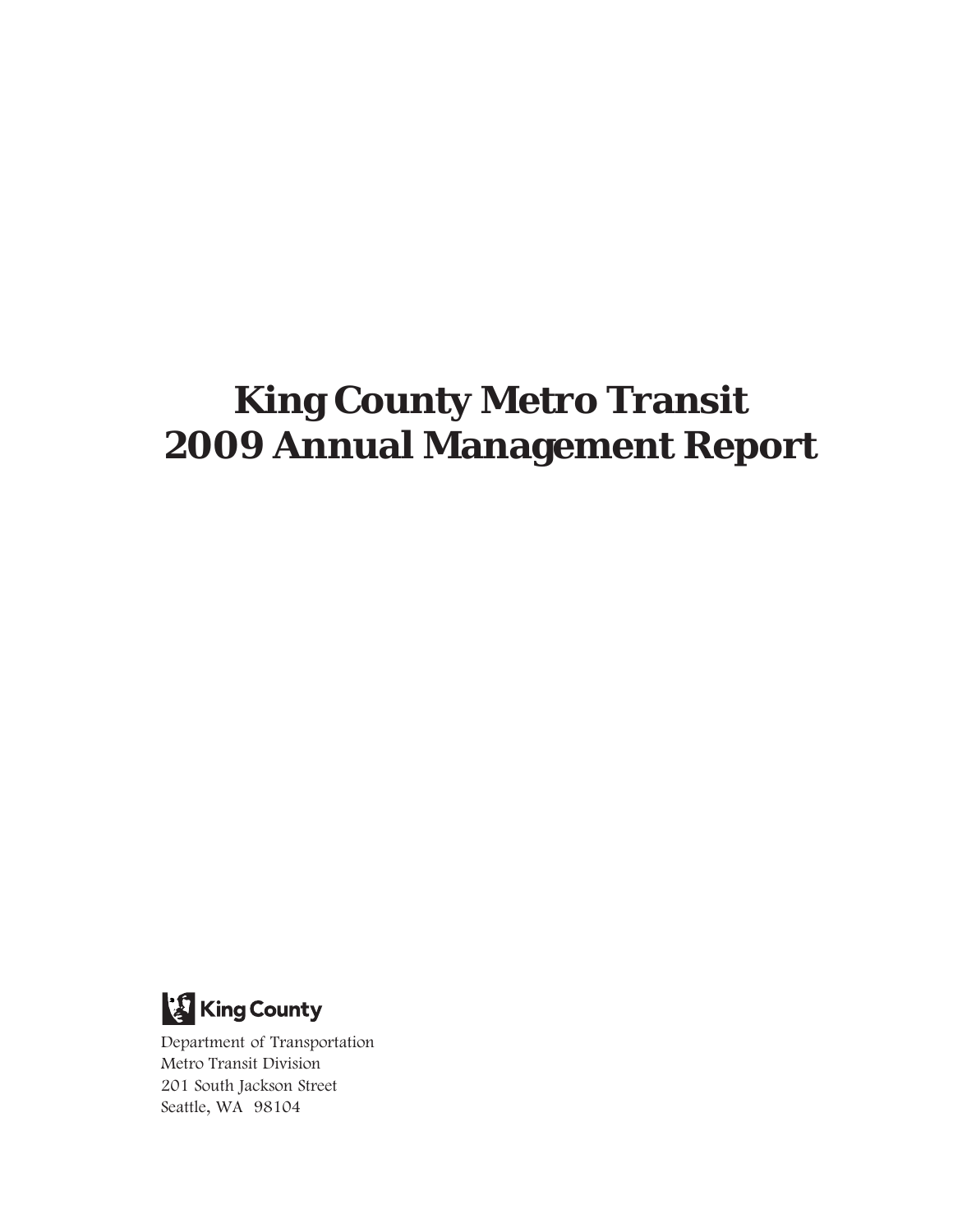# Table of Contents

| Ridership                                |
|------------------------------------------|
| -1                                       |
| $\mathbf{1}$                             |
| $\mathbf{1}$                             |
| Transit Operations                       |
| $\overline{2}$                           |
| $\overline{2}$                           |
| 3                                        |
| $\mathfrak{B}$                           |
| $\overline{4}$                           |
| <b>Customer Services</b>                 |
| $\overline{4}$                           |
| 5                                        |
| 5                                        |
| 5                                        |
| 6                                        |
| $\overline{7}$                           |
| Detailed Financial and Operating Data    |
| 10                                       |
| 11                                       |
| 11                                       |
| 12                                       |
| 13                                       |
| 14                                       |
| 15                                       |
| 15                                       |
| 16                                       |
| 16                                       |
| Metro Transit Employee Information<br>16 |
| 17                                       |
| 18                                       |
| 19                                       |
| 20                                       |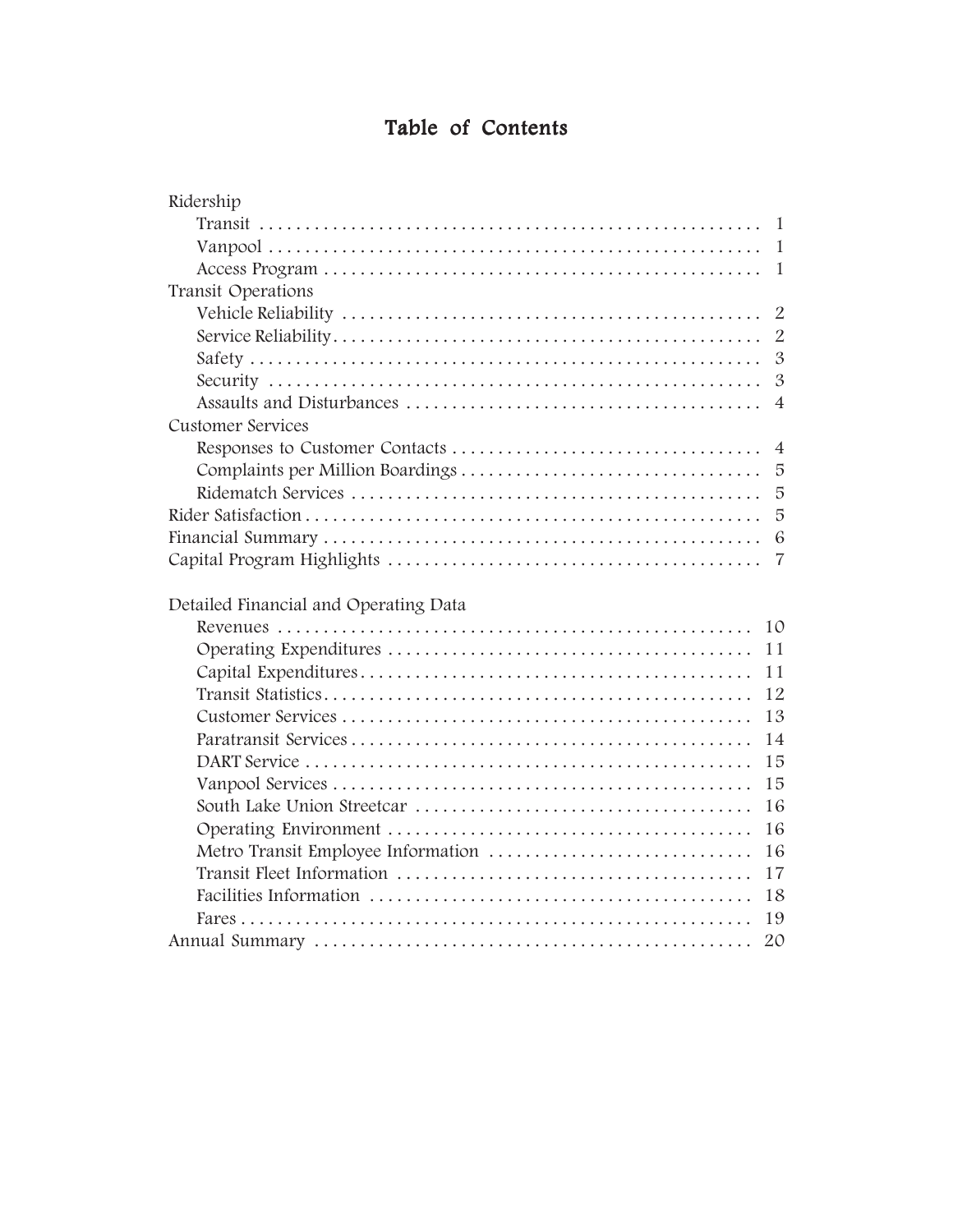# King County Metro Transit, 2009 Annual Management Report

## GENERAL MANAGER'S NOTE

This report presents King County Metro Transit operating and financial statistics for 2009, and other information important for gauging how well the Transit Division is doing in providing safe, reliable, cost-efficient transportation services to the King County region.

The Transit Division's key indicators for 2009 reflected the dramatic changes in the national and local economy over the past year. After two years of record ridership growth, a "perfect storm" hit Metro Transit's ridership, causing it to fall 6 percent in 2009, to 111.7 million boardings. Employment in the county fell about 5 percent, significantly reducing the number of transit commuters. Seattle gasoline prices fell about 24 percent, while Metro fares increased in early 2009, further impacting transit ridership. Bucking this trend was a 1.1 percent increase in Metro Commuter Van ridership-to 3.2 million. Retention efforts by staff to fill empty seats in existing vanpools and the launch of a four-month, \$40 Flat Rate promotion in September helped push ridership higher despite the economy and falling gasoline prices. Also of note, the South Lake Union Streetcar saw a 9.2 percent growth in boardings, to 451,000. With employment expected to increase dramatically in the South Lake Union area over the next few years, streetcar ridership should continue to see healthy growth.

Despite the decline in ridership, Transit achieved a number of major accomplishments in 2009. Metro participated with five other transit agencies in the region and the Washington State Ferry System in rolling out the ORCA smart-card system for regional fare payment. By year end, more than 450,000 ORCA cards were distributed, over half of which had been issued by the ORCA Mail Center managed by the Sales and Customer Services division. More than 900 employer accounts with 125,000 passes were converted to the ORCA system in 2009.

Metro conducted extensive community outreach in developing changes to bus service on 25 routes to integrate with planned light rail service in the LINK corridor, and successfully began implementing these with the Fall 2009 service change. Transit's Light Rail section implemented LINK light rail service in July, and Metro worked with Sound Transit to successfully implement joint light rail/bus service in the Downtown Seattle Transit Tunnel.

Other key indicators for transit showed improvement. Bus on-time performance increased by 2.7 percent during 2009. Vehicle reliability improved, accident rates continued a three year decline, and reported assaults and disturbances showed dramatic declines.

Transit also successfully completed a number of major construction projects during the year, including the Ryerson Base remodel, a remodel of the Revenue Processing Center, the Burien Transit Center and Redmond Park-and-Ride Garage. Transit also adopted major revisions to the Adverse Weather plan, and implemented a number of new approaches to provide customers with up-to-date information on transit service.

The January 1 fare increase helped move Metro's ratio of Operating Revenue to Operating Expense to 26.5 percent, above the 25 percent target established by the King County Council in Transit's Financial Policies.

Metro implemented significant changes during 2009 to provide safe, convenient, reliable service, service that is well integrated with the changing pattern of regional transit service. I believe these changes will position us well to meet increasing demand for transit in King County when the economy emerges from the Great Recession.

Mur Demovo

Kevin Desmond, General Manager Metro Transit Division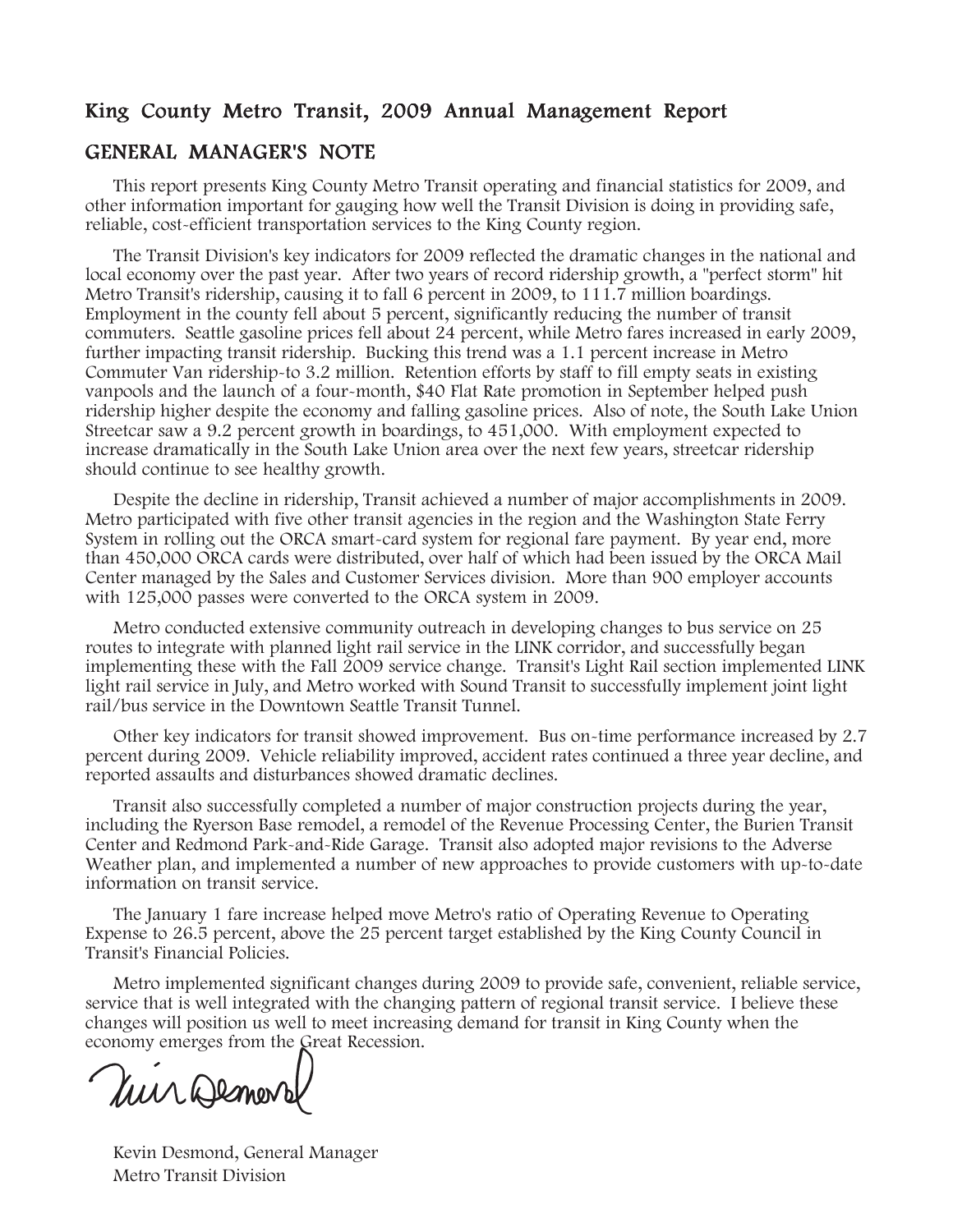# 2009 PUBLIC TRANSPORTATION SERVICES**—RIDERSHIP**







Transit Ridership. King County Metro Transit had 111.7 million passenger boardings in 2009, a decrease of 6 percent from 2008. Ridership was negatively affected by a 5 percent decrease in local employment, a 24 percent decrease in local gasoline prices, and a transit fare increase in early 2009. Combined ridership on Metro and Metrooperated Sound Transit service was 119.9 million, a decrease of about 5.5 percent from 2008. Metro was in the middle of the pack for changes in ridership compared with other peers in the top 30 bus/trolley bus agencies nationwide.

**Commuter Van Ridership.** Despite the declines in the local economy and gas prices, ridership in Metro's Commuter Van Program saw modest growth in 2009, reaching 3.2 million trips, an increase of 1.1 percent over 2008 levels. This can be largely attributed to staff efforts to fill empty seats in existing vanpools, and the launch of a four-month, "\$40 Flat Rate" promotion in September. There were 1,088 commuter vans in service as of the end of the year, a decrease of 10 percent from 2008.

Access Program Ridership. There were about 1.12 million Access passenger rides in 2009, a 0.2 percent decrease from 2008. Over the same period of time, taxi scrip rides increased by 0.8 percent to 34,320. Access productivity increased by 3 percent in 2009, to 1.73 rides per hour.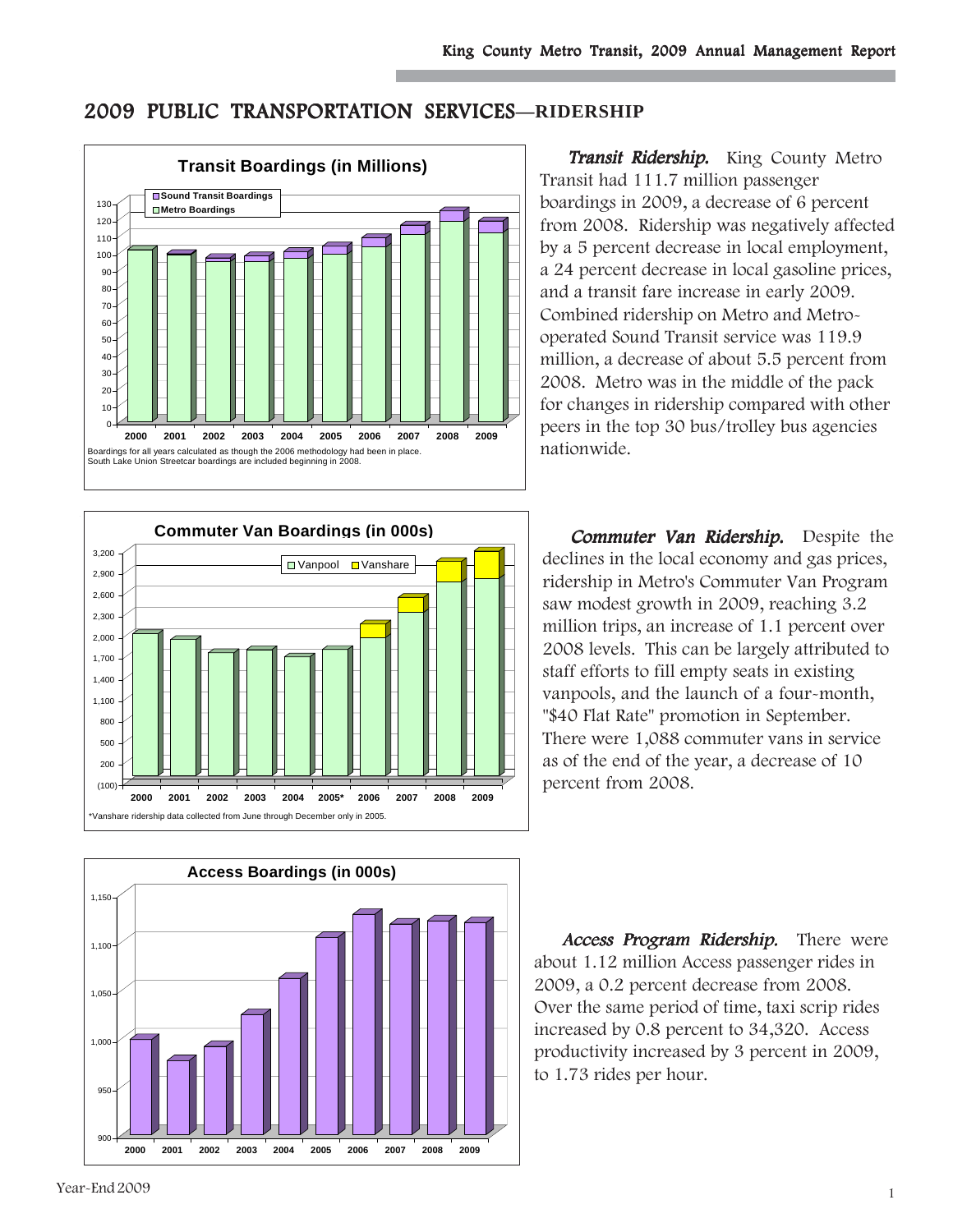# TRANSIT OPERATIONS



Vehicle Reliability. Troublecalls occur when a bus is stopped in service and requires a road call from Vehicle Maintenance staff. More miles between troublecalls means fewer service delays for our customers. Miles between troublecalls was 5,631 in 2009, a 1.1 percent increase over 2008 and representing the third record high in a row. Metro's trolley fleet also reached a new record high for the second time in two years, with a 20 percent improvement in reliability over 2008.



Service Reliability. On-time performance is a measure of service reliability. A bus is considered on-time if it is between 1 minute early and 5 minutes late. On-time performance is measured for each trip, using 1,119 timepoints throughout the system. Weekday on-time performance increased for the second year in a row, averaging 79.9 in 2009, an increase of 2.8 percent over 2008. This increase reflects the addition of service maintenance hours with Transit Now funding beginning in 2007.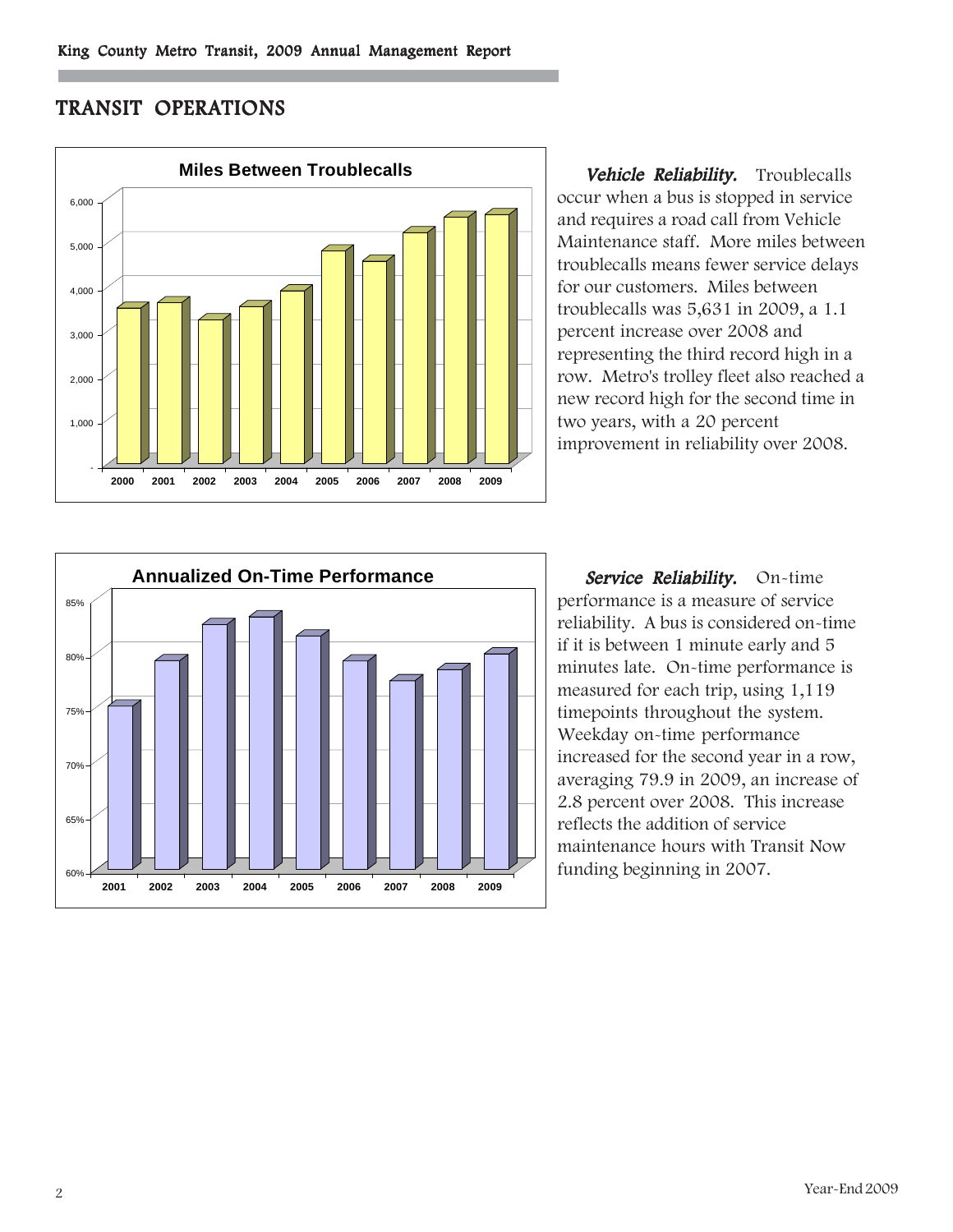# TRANSIT OPERATIONS (cont'd)



**Safety.** The total vehicle and passenger accident rate per million miles was down 11.3 percent in 2009 to 32.4 from 36.5 in 2008. However, the rate of preventable accidents increased from 8.7 per million miles to 2008 to 9.8 per million miles in 2009. Preventable accidents were 30.3 percent of total accidents in 2009, an increase of 27 percent from a year earlier. The number of passenger accidents declined by over 32 percent in 2009, reflecting the success of operator safety training and the "Hold On Campaign" for customers.



Security. Transit has placed increased emphasis on security since 2003. There was a substantial increase in full-time Metro Transit police beginning in 2006, with a resulting increase in arrests and other enforcement actions on transit coaches and property through 2008. This total dropped by 6.7 percent, to 3,093, in 2009.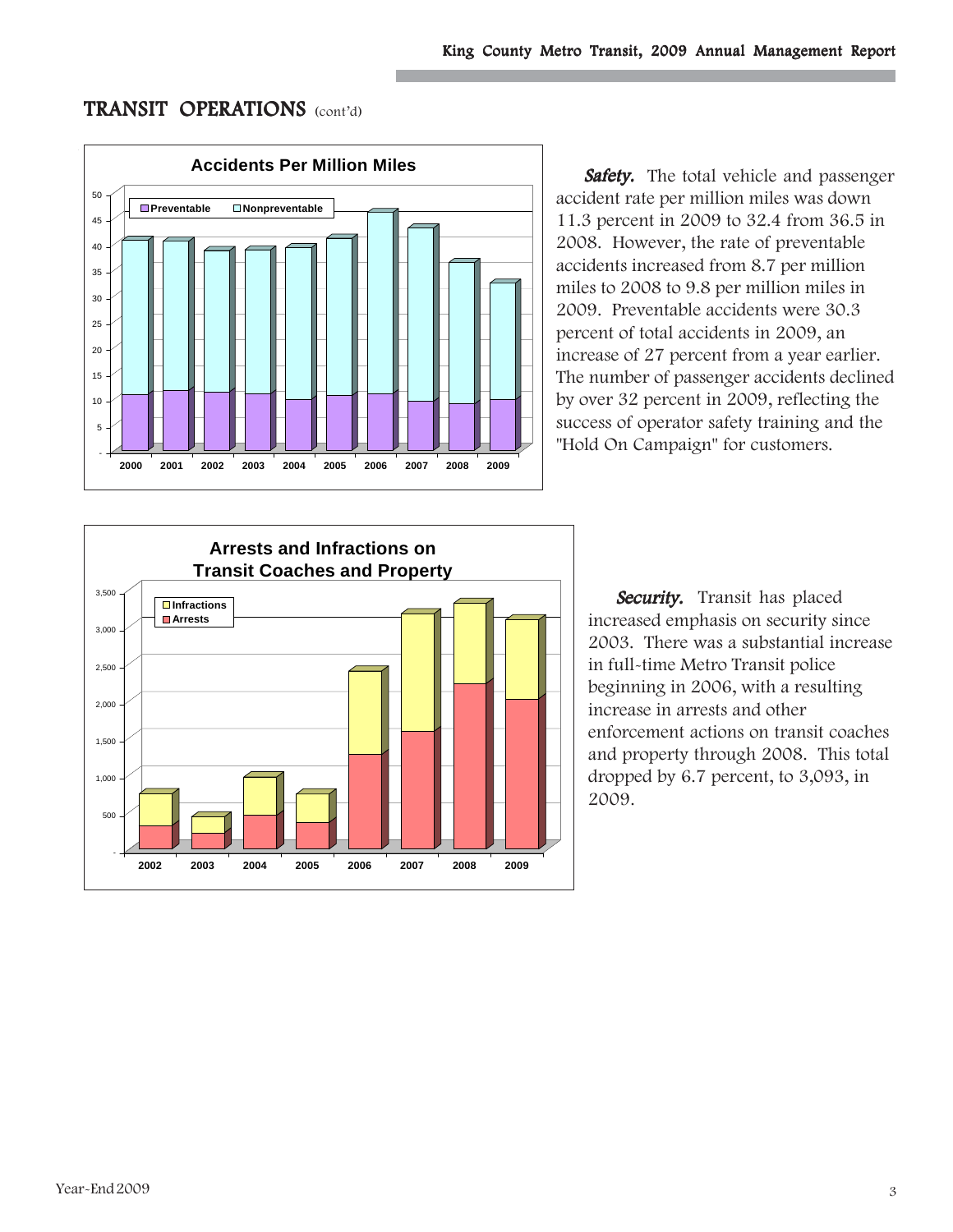# TRANSIT OPERATIONS (cont'd)



The results of Metro's increased emphasis on security was evident in 2009, as the total number of reported assaults and disturbances dropped by over 28 percent, including a 31.1 percent decline in the number of passenger assaults and disturbances. Assaults on operators (146) declined by 19.3 percent in 2009, reflecting the success of Transit's Operator Assault Reduction project. This project focuses on close coordination between Transit Operations and Metro Transit Police to provide timely assault responses, improved investigation follow-up and targeting

of focused Transit Police patrols. This project also includes an operator training program to help operators learn how to de-escalate potential conflicts and improve communication skills with challenging passengers. Passenger assaults occur when there is an assault with a clear or identified victim. Altercations among riders with no identified victim are considered disturbances. 2009 also saw a greater emphasis on accurate reporting by Transit operators, which shifted some incidents from passenger assaults to disturbances.

# CUSTOMER SERVICES



Metro is continuing work to make it easier for customers to get information, resulting in dramatic growth in responses to customer contacts over the last ten years. There were 15.3 million responses to customer telephone and Internet inquiries in 2009 compared to 16.6 million in 2008, a decrease of 8.2 percent. Internet sessions decreased 7 percent and accounted for 94 percent of total customer responses in 2009. The total number of calls decreased nearly 30 percent in 2009 compared to 2008.

In 2009, Metro introduced new

ways for public to access information about peak hour service disruptions through the Eye on Your Metro Commute blog Customers can also sign up online to receive GovDelivery transit alerts on a variety of topics sent via email.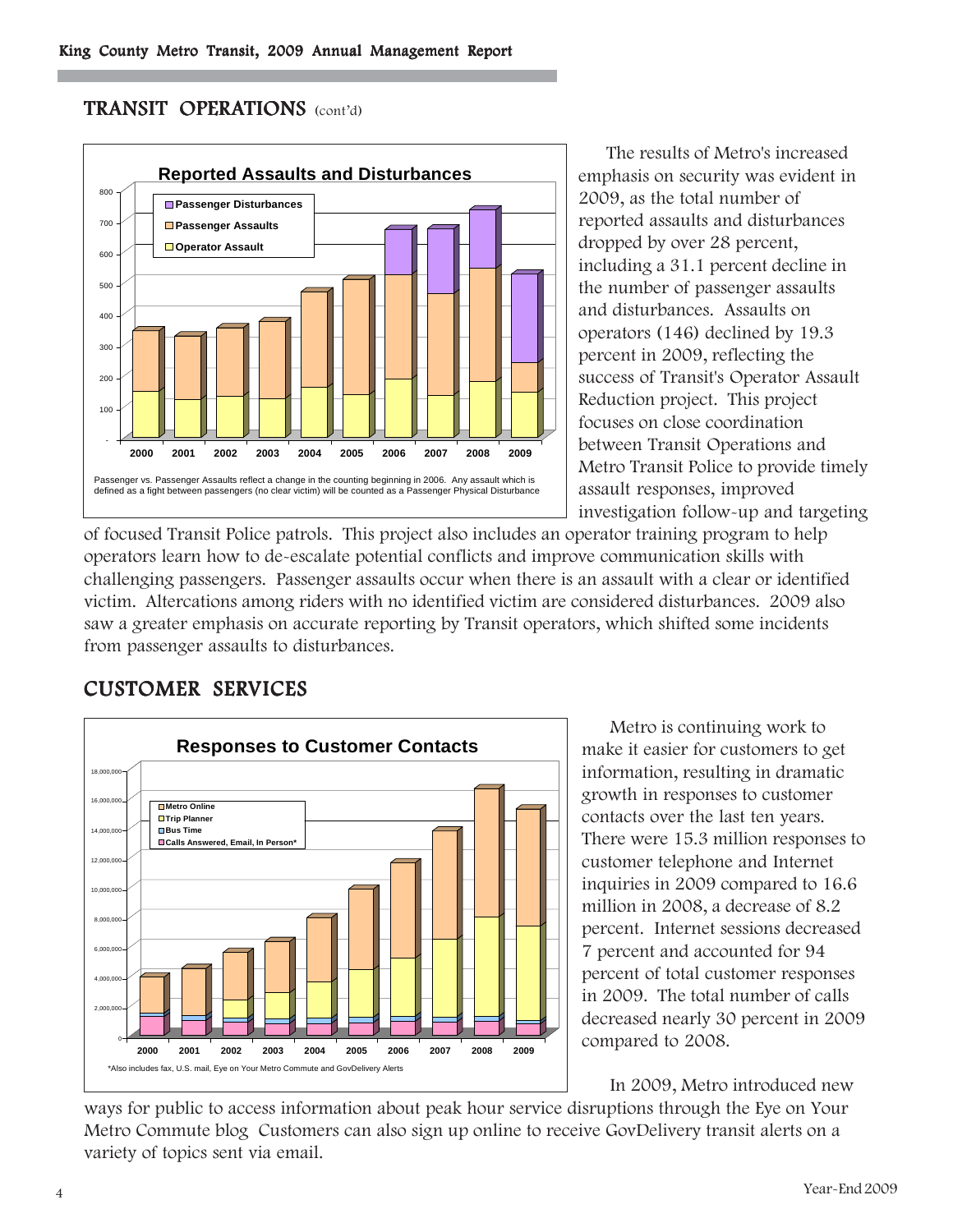

During 2009, complaints per million boardings were down 5.3 percent, service requests per million boardings were down 21.4 percent, and commendations per million boardings were down 7.6 percent from a year earlier.



Ridematch requests in 2009 dropped dramatically from their record level in 2008. Ridematch information was processed for 26,429 new and current customers, a decrease of 44 percent from the number of requests in 2008. In addition, customers logged on to RideshareOnline.com 64,705 times during 2009, a decrease of 41 percent over 2008.



Rider Satisfaction. Rider satisfaction with Metro's services remained high in 2009, with 93 percent of riders somewhat or very satisfied with Metro overall. However, the percentage of riders who were very satisfied decreased from 54 percent in 2008 to 47 percent in 2009. With regard to specific elements of transit service, rider satisfaction with frequency of service increased significantly in 2009, while satisfaction with the number of bus stops and ability to get information about routes and schedules saw significant declines.

n% 10% 20% 30% 40% 50% 60% 70% 80% 90% 100%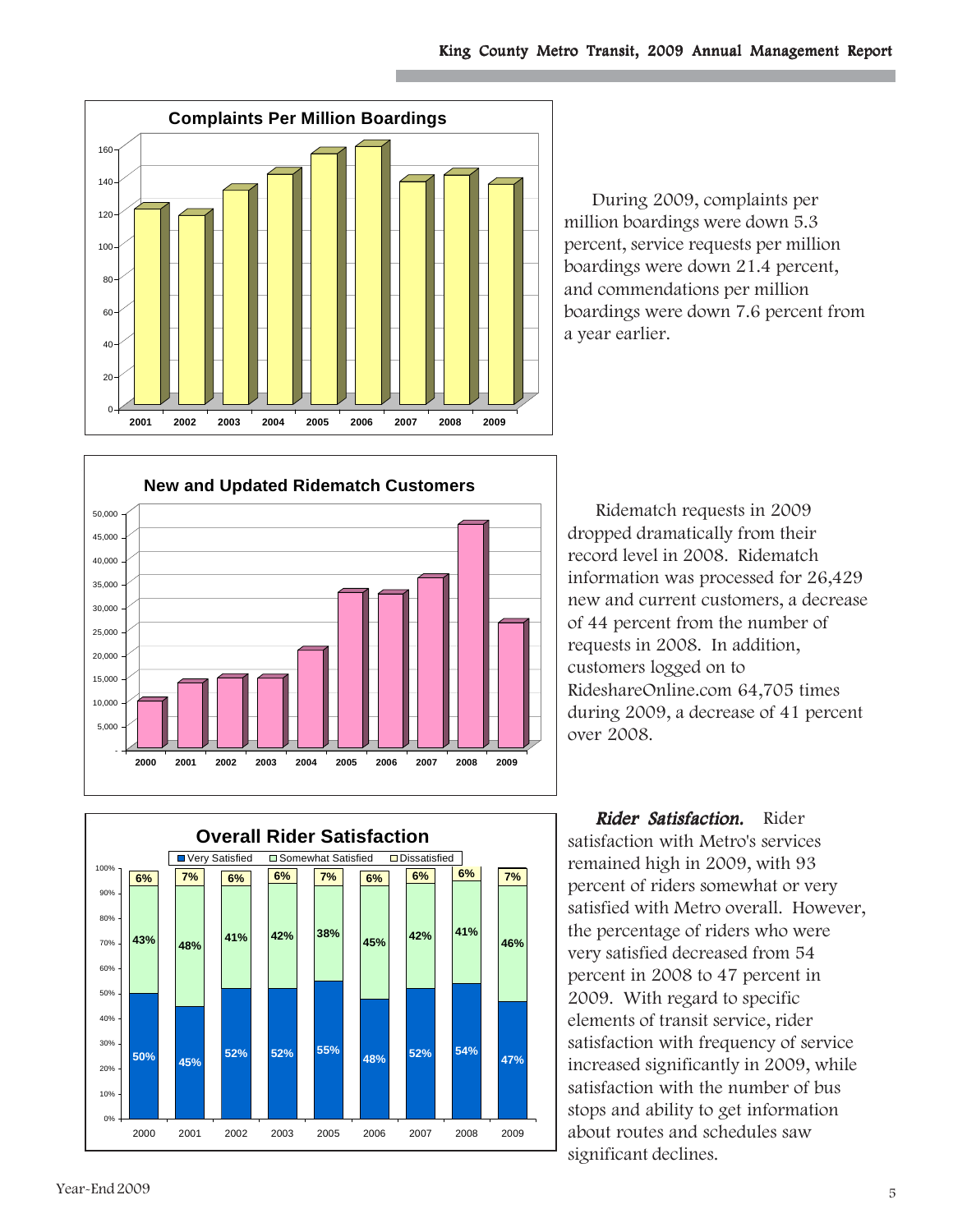# FINANCIAL SUMMARY–Year-End 2009



Metro's operating cost per service hour declined slightly in 2009, to \$122.40 per hour. This reflected a decline in diesel prices and the Transit Division's efforts to control costs. The Seattle-Tacoma-Bremerton Consumer Price Index increased by 0.6 percent during 2009.



Metro's financial policies establish a target of 25 percent for the ratio of operations revenue to operating expense (OR/OE). The OR/OE for bus service was 26.5 percent for 2009, exceeding this target. This compares to 24.6 percent for 2008 and 21.4 percent for 2007. The OR/OE ratio is for transit service only, and excludes rideshare, paratransit and most operating grants.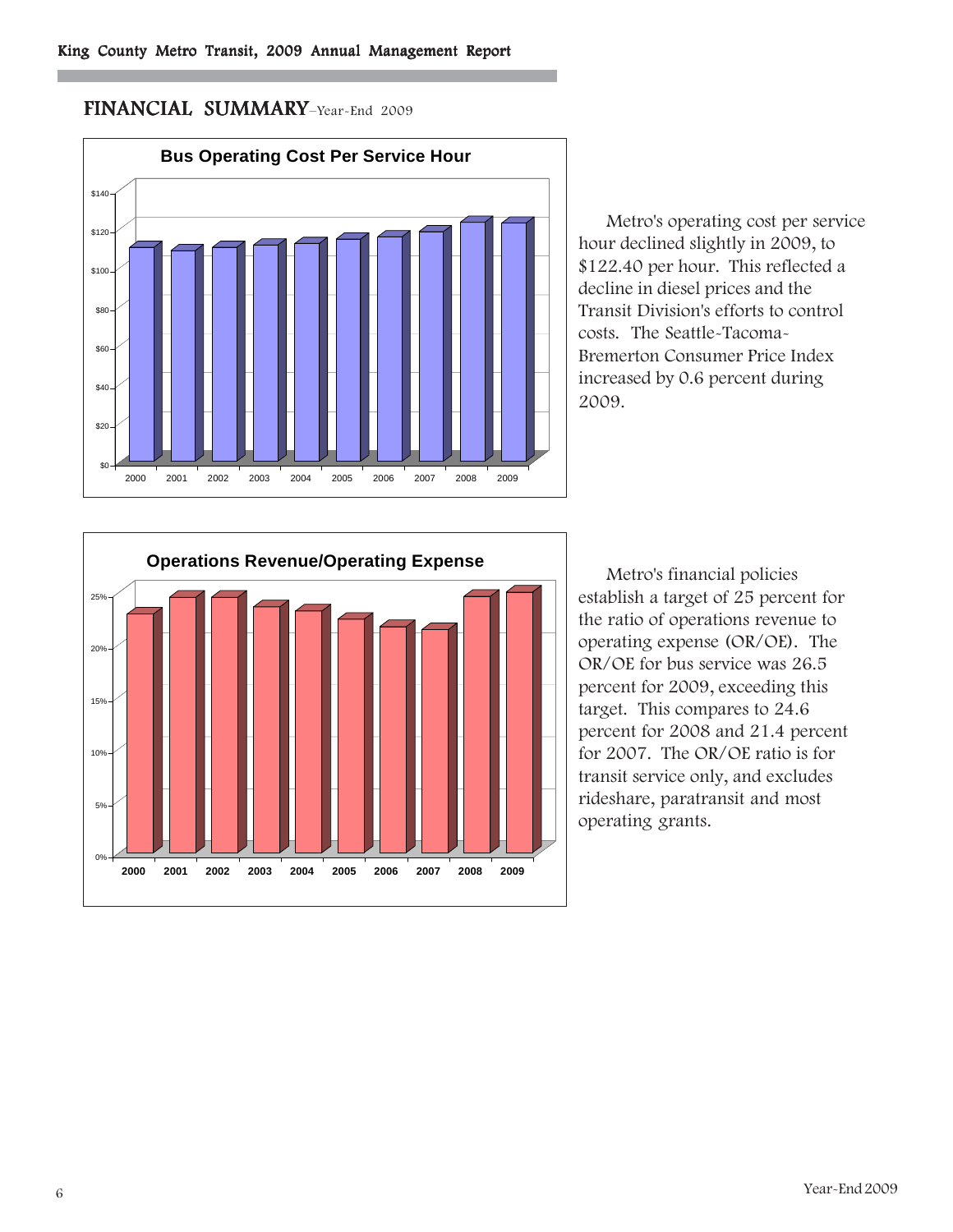# CAPITAL PROGRAM HIGHLIGHTS

The Transit Capital Program spent \$106.7 million in 2009 to both replace aging infrastructure and support service delivery and expansion. Maintaining existing infrastructure accounted for 46 percent of this year's capital expense, providing new capacity and supporting the 6-year service plan was 34 percent of expense while 18 percent went for projects with our regional partners. Projects with the largest expense in each of those categories were the Articulated Buses for Alaskan Way Viaduct mitigation, Articulated BRT Buses and the Redmond TOD Parking Garage.



In the 2010/2011 biennium financial plan, Capital Improvement Project (CIP) expenditures were projected to be \$107.5 million. This equates to a planned to actual accomplishment rate of 99 percent, which is higher than previous years and above the 90 percent target. One reason for this is \$15.5 million of bus expense that occurred a year earlier than planned. Projects with the largest under expenditures were Radio AVL Replacement, Regional Fare Coordination and On Board

Systems due to vendor issues which delayed milestone payments. Most underspending was due to shifts in the timing of expense. Grant and other project-specific revenue was \$38.8 million. This is \$6.7 million more than planned, primarily due to the early receipt of BRT buses.

#### Fleet

- Received 15 hybrid buses for Alaska Way Viaduct mitigation service. Buses will begin service in early 2010.
- Twenty-four 27-foot low floor buses were delivered by year end. The rest of the 35 bus order will be received and all buses put into service in 2010.
- Received 20 Bus Rapid Transit buses in the fall. Buses are undergoing service preparation prior to beginning service in 2010.
- Ordered 93 40-foot hybrid buses to be delivered in 2010; all will replace existing vehicles.
- Purchased 16 replacement vanpool vans.
- Purchased 27 paratransit vehicles. Seven of these are for service expansion and 5 are for the Community Access Transportation program.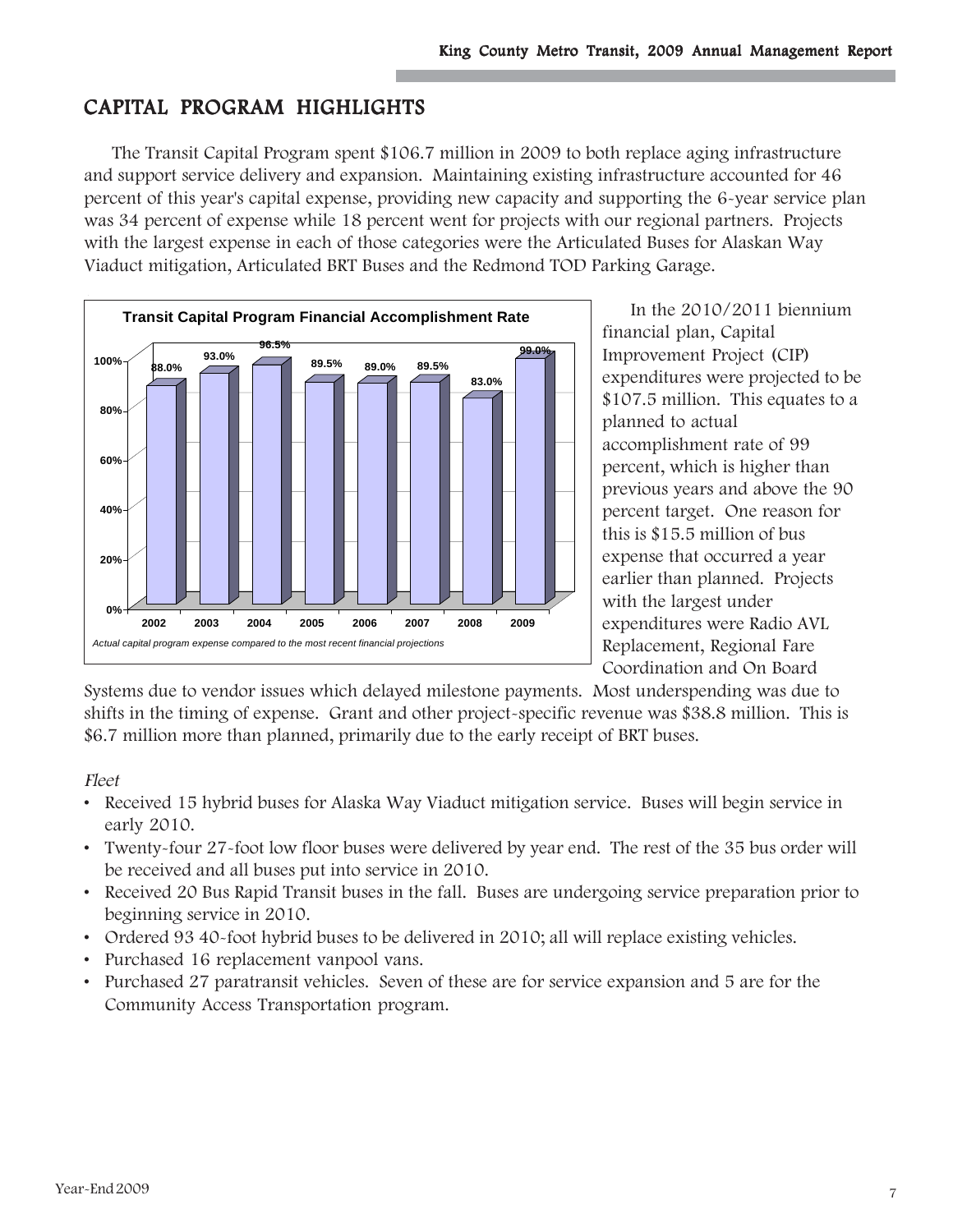### Asset Replacement

- As part of the Transit Asset Maintenance Program: refurbished 184 shelter units; replaced 83 trolley overhead poles; replaced hydraulic bus lifts at Bellevue Base; replaced 28 pieces of equipment, upgraded control systems at three trolley substations and replaced maintenance bay lighting at North Base to reduce energy use and improve lighting distribution.
- Completed installation of additional wireless access points at transit bases to support the transmission of ORCA data from the fleet to the King County network.
- Completed replacement of the Central Base HVAC system with high efficiency equipment in February. Gave notice to proceed on a contract to replace the HVAC system at Bellevue Base in December.
- Replaced 47 nonrevenue vehicles during 2009: 19 cars, 14 police vehicles, 6 vans, 6 trucks and 2 wreckers.

# Operating Facilities

- Increased parking in the south portion of the Atlantic Central base by 100 spaces.
- Finalized building modifications and installation of monitoring equipment to increase security at the Revenue Processing Center.
- Completed remodeling of Ryerson Base in November to upgrade building systems, add an emergency generator and renovate vehicle maintenance and operations areas to increase capacity.
- Expanded the bus layover facility at the Eastgate Park-and-Ride garage to improve on-time performance and operating costs.

## Passenger Facilities

- Opened a new Burien Transit Center in May. The project increases bus loading bays to eight, provides on site layover capacity, provides a covered loading area, added a driver comfort station and a security monitoring system.
- Began construction on expansion of the Brickyard Park and Ride lot in June. The 200 stall expansion should be open for service in first quarter 2010.
- Provided increased parking near the Northgate Transit Center in June. Transit customers now have access to 350 parking stalls in the new Thornton Place garage via a Transit Oriented Development agreement. The existing park-and-pool lot adjacent to the transit center was repaved and restriped to gain more capacity.
- Opened a new parking garage with 385 stalls at the Redmond Transit Center in July. This replaces a surface lot, with the larger portion of the existing site sold to a developer for housing.
- Extended trolleybus routes to Mt Baker and Othello Street LINK stations in September, to better serve light rail customers.
- Upgraded lighting at the South Bellevue and Kenmore park-and-ride lots to increase light levels and energy efficiency in fall 2009.
- Bus zone improvement projects were completed at 141 locations. This includes new shelters at 86 sites. It also includes 8 stand alone benches, 28 landing pads for accessibility and 24 bike lockers.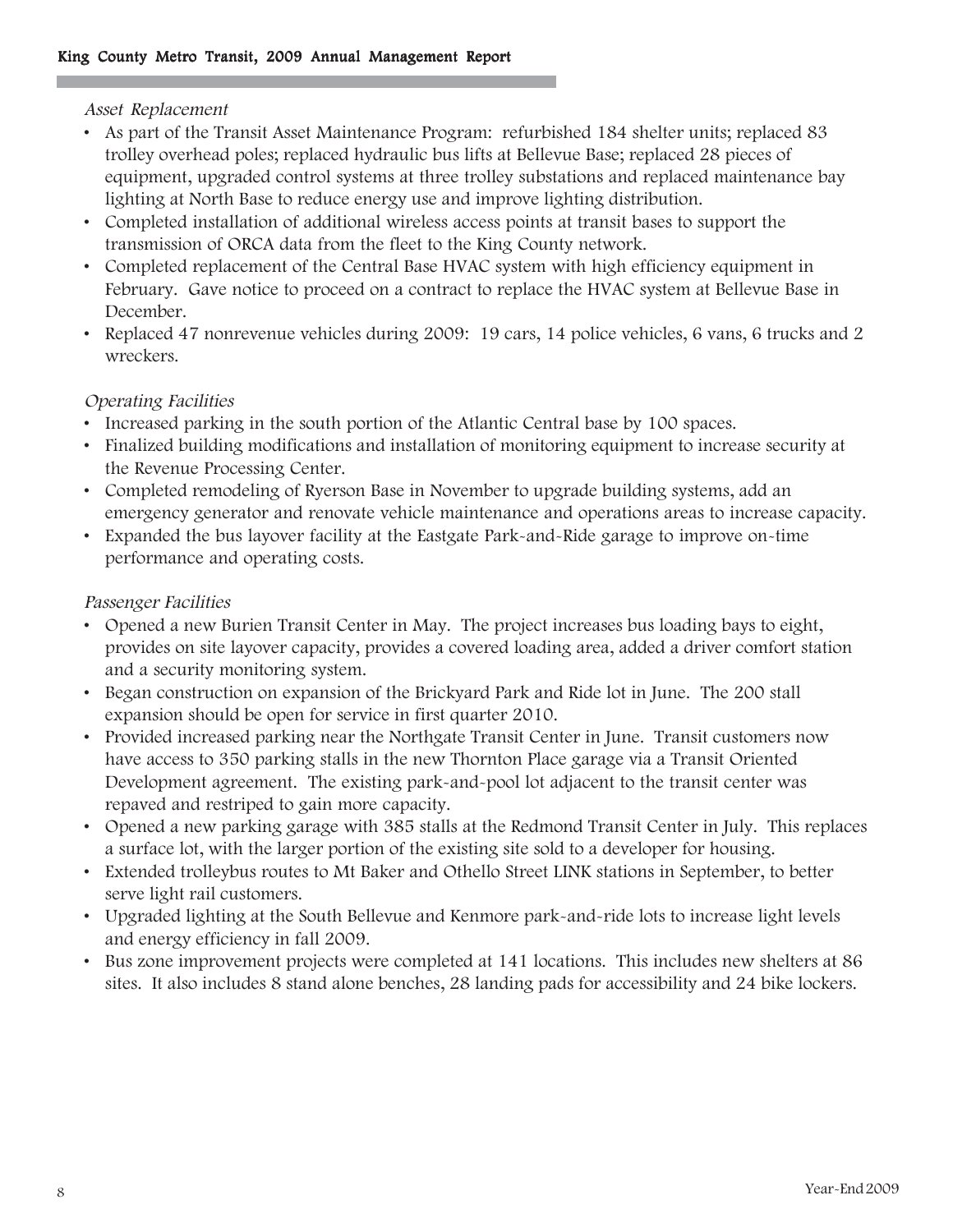## RapidRide

- Completed design work to install fiber optic communications, traffic signal improvements, and passenger facilities on the A Line (Pacific Highway South corridor).
- Completed design of programwide improvements for passenger facilities.
- Awarded the contract for design of the B Line (Bellevue-Redmond corridor) Intelligent Transportation System infrastructure, which includes fiber optic communications and traffic signal improvements.

## Miscellaneous

- Amended the contract for three-bike racks to address safety issues. New racks were delivered to bus bases weekly beginning in September 2009.
- Completed final design and the first stage factory acceptance testing for the On Board Systems/ Communications Center System. A second stage test begins in February 2010.
- Continued testing the new radio equipment and system. A factory acceptance test was completed. New base station equipment was installed at seven sites and tested in October. Voice testing was completed in January 2010. Pilot vehicle installation should begin in the summer of 2010.
- The Regional Fare Coordination, ORCA project, began the transition to production with a limited public rollout in April. Complete system commissioning occurred in August 2009; full System Acceptance is expected in August 2010.
- Constructed a Stewart Street Business Access and Transit (BAT) Lane, which went into service in October.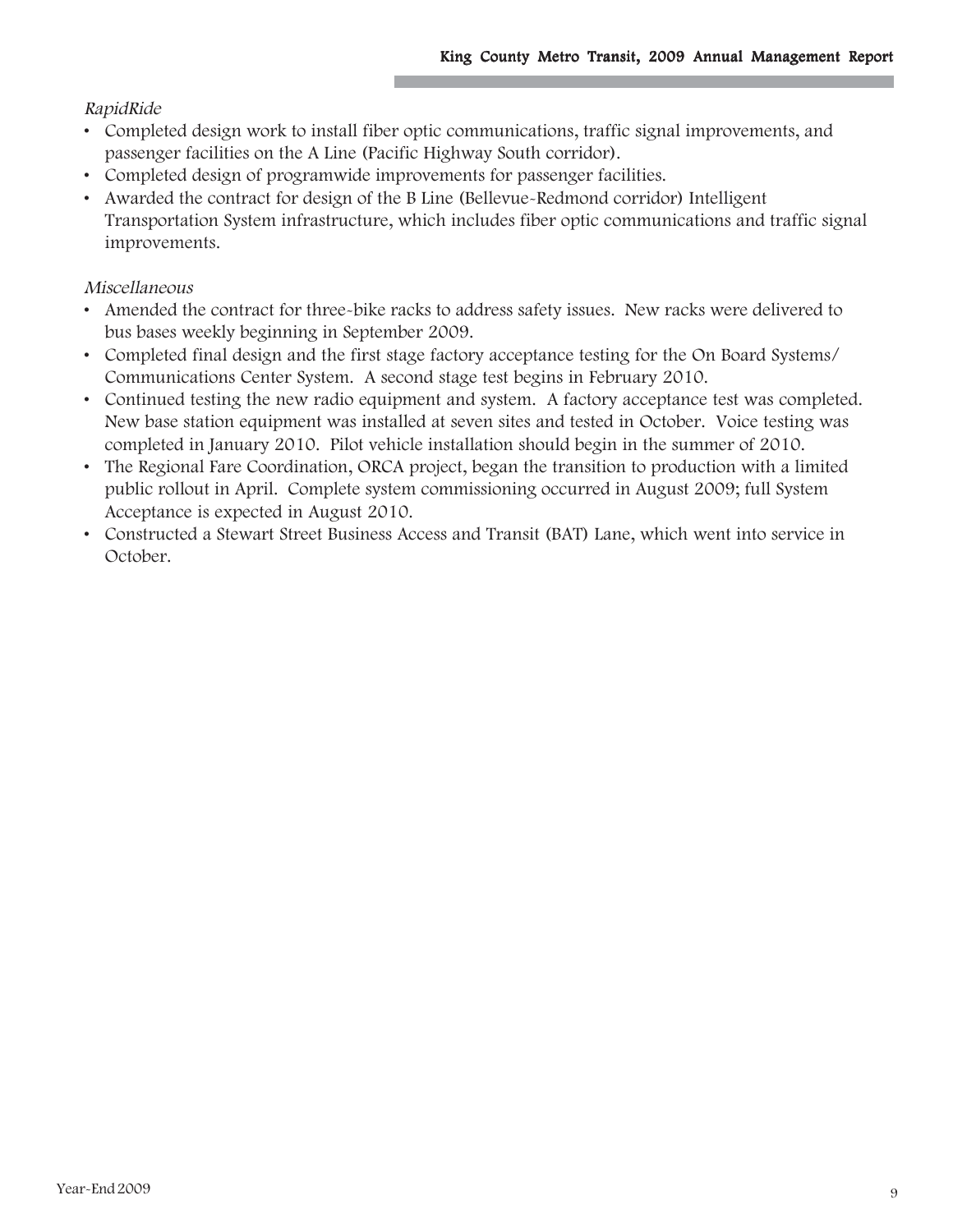#### PUBLIC TRANSPORTATION FUND REVENUES-Year-End 2009

| Source                                                    | Operating | Capital <sup>1</sup> | Revenue Fleet<br>Replacement | <b>TOTAL</b>  | 2009 Adopted<br><b>Budget</b> |
|-----------------------------------------------------------|-----------|----------------------|------------------------------|---------------|-------------------------------|
| Operations                                                |           |                      |                              |               |                               |
|                                                           |           |                      |                              | \$33,646,966  |                               |
|                                                           |           |                      |                              | \$75,015,602  |                               |
|                                                           |           |                      |                              | \$8,383,135   |                               |
| Subtotal Transit Operations  \$117,045,703                |           |                      |                              | \$117,045,703 |                               |
|                                                           |           | \$3,244,800          |                              | \$9,636,600   |                               |
| Paratransit Operations  \$1,165,137                       |           |                      |                              | \$1,165,137   |                               |
|                                                           |           | \$3,244,800          |                              | \$127,847,440 | \$126,453,347                 |
| Non-Operations                                            |           |                      |                              |               |                               |
|                                                           |           | \$95,588,541         |                              | \$382,354,169 | \$442,628,216                 |
|                                                           |           | \$22,270,073         | \$49,357,144                 | \$112,475,326 | \$96,846,092                  |
| Other King County Funds <sup>5</sup> \$2,170,697          |           | \$14,860,257         |                              | \$17,030,954  | \$2,647,636                   |
| Sound Transit Svc Contributions <sup>6</sup> \$63,960,877 |           | \$5,116,056          |                              | \$69,076,933  | \$67,917,143                  |
| South Lake Union Streetcar  \$1,398,628                   |           |                      |                              | \$1,398,628   | \$1,573,370                   |
| Other Non-Operations <sup>7</sup> \$5,248,193             |           | \$2,744,180          | \$4,457,198                  | \$12,449,571  | \$31,965,532                  |
| Total Non-Operations  \$400,392,132                       |           | \$140,579,107        | \$53,814,342                 | \$594,785,581 | \$643,577,989                 |
| <b>TOTAL REVENUE</b>                                      |           |                      |                              |               |                               |
| THROUGH YEAR-END 2009  \$504,977,841                      |           | \$143,823,907        | \$53,814,342                 | \$705,287,574 | \$770,031,336                 |
| <b>TOTAL REVENUE</b>                                      |           |                      |                              |               |                               |
|                                                           |           |                      |                              | \$725,298,555 |                               |

#### Public Transportation Sub-Funds

1 Capital Fund and Bond Fund are combined.

2 Includes cash revenue collected on SLUS on-board TVMs and SLUS share of pass revenue; excludes revenue collected from SLUS wayside TVMs. 3 Contract service, Ride Free Area and transit advertising income.

4 Grant reimbursements are subject to expenditures on eligible projects. Underexpenditures in these projects result in less revenue being recognized.

5 Payment by Roads, Fleet and Airport funds for services directly supporting their functions rather than King County Metro public transportation. 6 Payment by Sound Transit for services directly supporting their functions.

7 Investment income and other miscellaneous, non-operations revenue.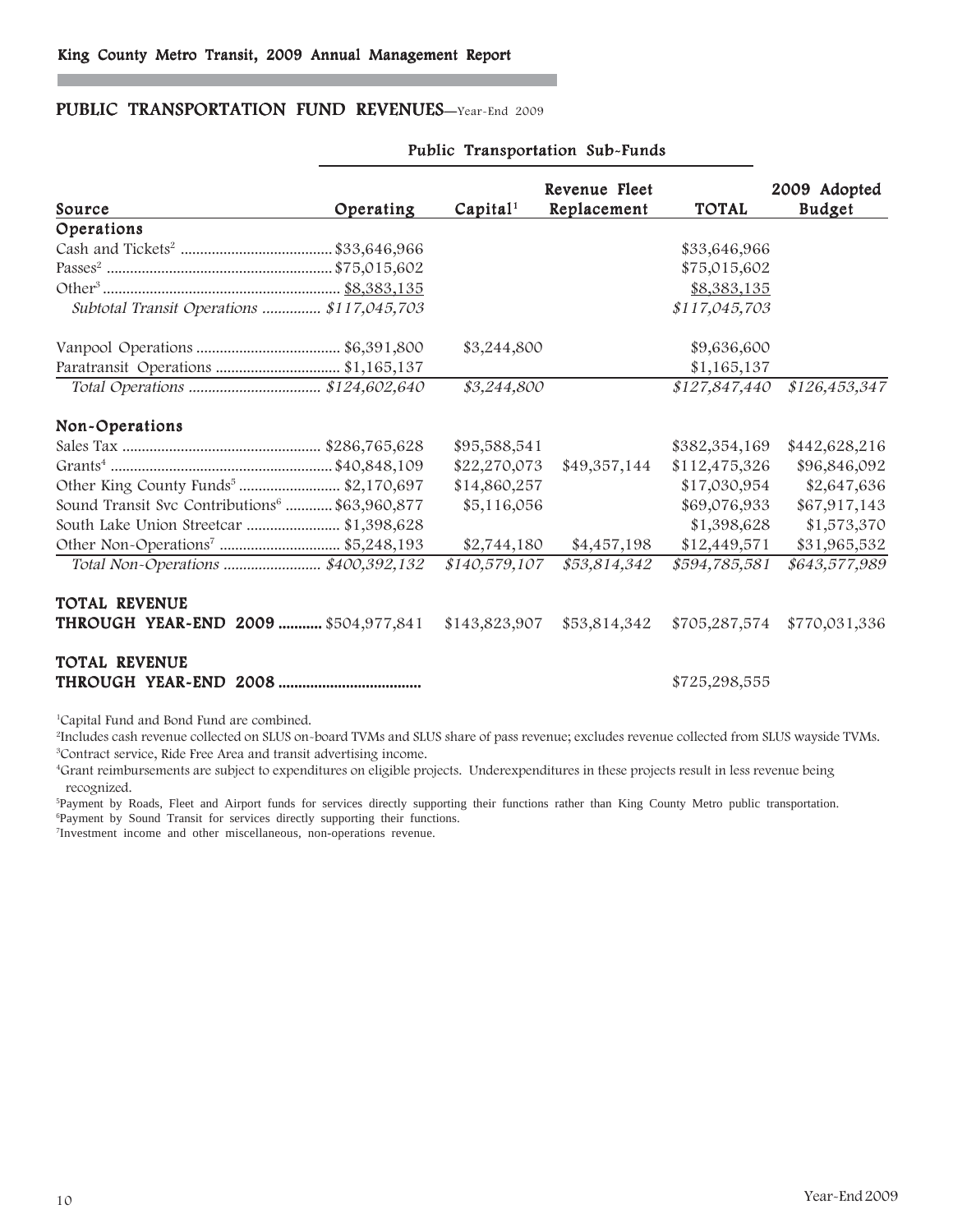|                                                                                     | 2009         | 2009             |  |
|-------------------------------------------------------------------------------------|--------------|------------------|--|
|                                                                                     | Expenditures | Annual Budget    |  |
| <b>Transit Division</b>                                                             |              |                  |  |
|                                                                                     |              |                  |  |
|                                                                                     |              |                  |  |
|                                                                                     |              |                  |  |
|                                                                                     |              |                  |  |
|                                                                                     |              |                  |  |
|                                                                                     |              |                  |  |
|                                                                                     |              |                  |  |
|                                                                                     |              |                  |  |
|                                                                                     |              |                  |  |
|                                                                                     |              |                  |  |
|                                                                                     |              |                  |  |
|                                                                                     |              |                  |  |
|                                                                                     |              |                  |  |
|                                                                                     |              |                  |  |
|                                                                                     |              |                  |  |
|                                                                                     |              |                  |  |
|                                                                                     |              |                  |  |
|                                                                                     |              | \$593,018,272    |  |
| Other Department of Transportation                                                  |              |                  |  |
|                                                                                     |              | \$6,175,179      |  |
|                                                                                     |              | \$599,193,451    |  |
|                                                                                     |              | (\$5,068,905)    |  |
|                                                                                     |              | \$594,124,546    |  |
|                                                                                     |              | $(\$65,882,747)$ |  |
|                                                                                     |              | (\$2,912,994)    |  |
| 2009 Transportation Operating Sub-Fund Total Expense,                               |              |                  |  |
|                                                                                     |              | \$525,328,805    |  |
| 2008 Transportation Operating Sub-Fund Total Expense,                               |              |                  |  |
|                                                                                     |              |                  |  |
| <sup>1</sup> Sound Transit contributions reimburse a portion of these expenditures. |              |                  |  |

### PUBLIC TRANSPORTATION OPERATING SUB-FUND EXPENDITURES-Year-End 2009

Г

2 Roads, Fleet and Airport contributions reimburse a portion of these expenditures.

# PUBLIC TRANSPORTATION CAPITAL SUB-FUND EXPENDITURES-Year-End 2009

|                                                                  | 2009<br>Expenditures | 2009 Annual<br>Projected Expense <sup>1</sup> |
|------------------------------------------------------------------|----------------------|-----------------------------------------------|
|                                                                  |                      | \$1,730,733                                   |
|                                                                  |                      | \$12,908,976                                  |
|                                                                  |                      | \$24,140,520                                  |
|                                                                  |                      | \$14,949,851                                  |
|                                                                  |                      | \$10,930,925                                  |
|                                                                  |                      | \$5,067,397                                   |
|                                                                  |                      | \$3,546,988                                   |
|                                                                  |                      | \$5,606,191                                   |
|                                                                  |                      | \$25,881,982                                  |
|                                                                  |                      | \$18,245,867                                  |
|                                                                  |                      | \$530,000                                     |
| Total Transportation Capital Sub-Fund Expenditures \$106,670,936 |                      | \$123,539,430                                 |
| Less: Planned Under-Expenditures                                 |                      | (\$16,029,575)                                |
| Net Planned Public Transportation Capital Sub-Fund Expenditures  |                      | \$107,509,855                                 |

1 Excludes leases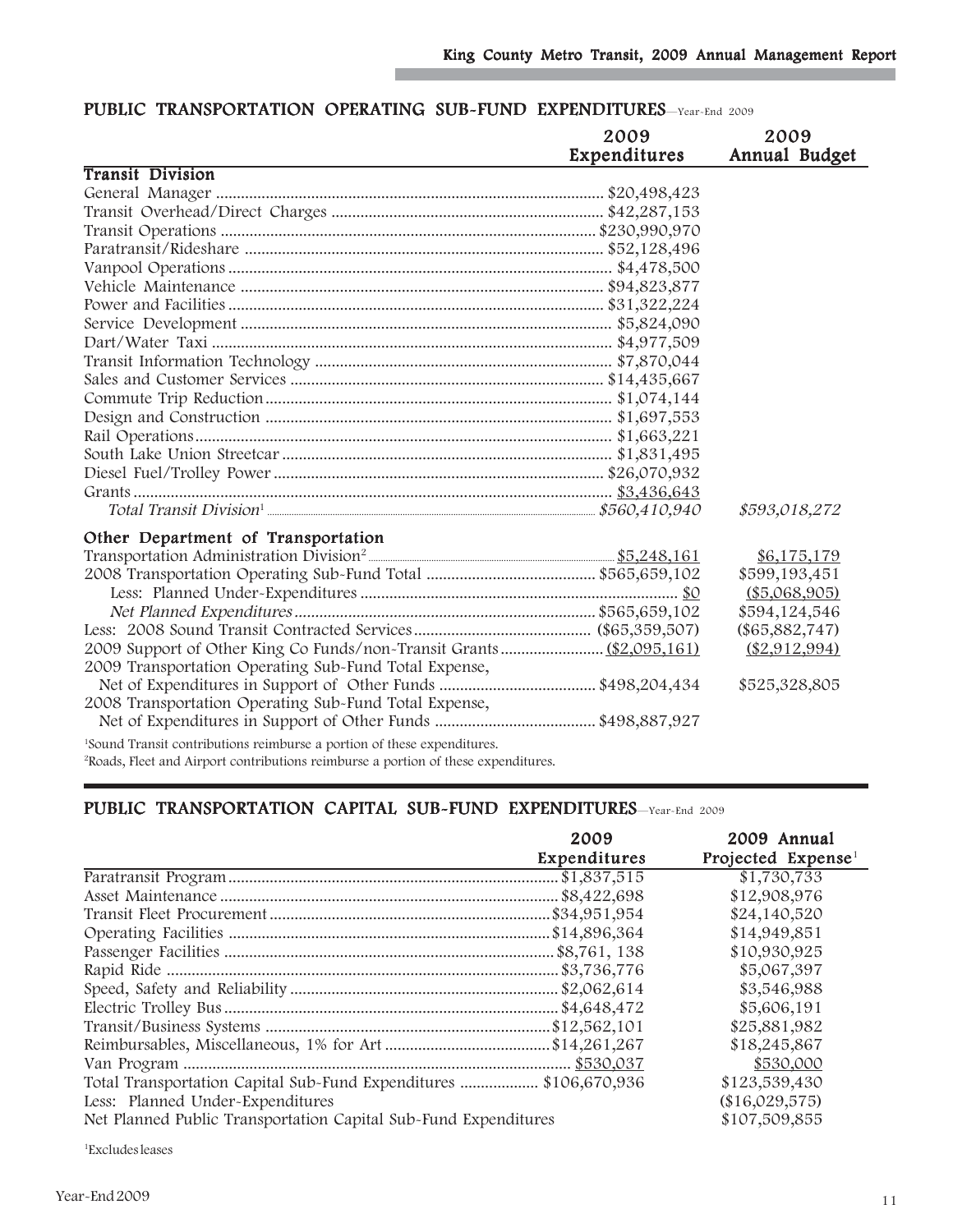#### TRANSIT STATISTICS—Year-End 2009

| Excludes Vanpool and Paratransit                            | 2009 | 2008          |  |
|-------------------------------------------------------------|------|---------------|--|
| Transit System Including Metro, DART and Sound Transit      |      |               |  |
|                                                             |      | 126,936,630   |  |
|                                                             |      | 3,850,865     |  |
|                                                             |      | 49,951,696    |  |
|                                                             |      | 33.0          |  |
|                                                             |      | 2.54          |  |
|                                                             |      | 5,568         |  |
| Passenger Accidents/Million Service Miles  4.2              |      | 6.4           |  |
| Traffic Accidents/Million Service Miles 28.1                |      | 30.2          |  |
| Preventable Accidents as a % of Total Accidents  30.3%      |      | 23.8%         |  |
| Preventable Accidents per Million Service Miles  9.8        |      | 8.7           |  |
|                                                             |      | 78.4%         |  |
| Metro Transit Only                                          |      |               |  |
|                                                             |      | 118,824,795   |  |
|                                                             |      | 3,510,585     |  |
|                                                             |      | 43,970,661    |  |
|                                                             |      | 33.8          |  |
|                                                             |      | 2.70          |  |
| Bus Operations Revenue <sup>6</sup> \$117,045,703           |      | \$109,286,040 |  |
| Bus Operations Revenue <sup>6</sup> /Boarding \$1.05        |      | \$0.92        |  |
| Bus Operations Revenue <sup>6</sup> /Platform Hour  \$32.88 |      | \$31.13       |  |
| Bus Operations Revenue <sup>6</sup> /Platform Mile  \$2.57  |      | \$2.43        |  |
| Bus Operating $Cost^7$ \$435,759,442                        |      | \$433,268,054 |  |
| Bus Operating Cost <sup>7</sup> /Boarding  \$3.90           |      | \$3.65        |  |
| Bus Operating Cost <sup>7</sup> /Platform Hour  \$122.40    |      | \$123.42      |  |
| Bus Operating Cost <sup>7</sup> /Platform Mile\$9.56        |      | \$9.64        |  |
|                                                             |      | 24.6%         |  |

<sup>1</sup> Includes all subcontracted (DART) service, South Lake Union Streetcar and special event services.

<sup>2</sup> The automated passenger counting software used to estimate boardings was updated in 2006, resulting in a small change in ridership estimates. Ridership estimates for previous years have been updated to be consistent with this new software.

<sup>3</sup> Includes all coach revenue (in service), deadhead and layover hours for motorbus, trolleybus, DART and SLUS.

<sup>4</sup> Includes all coach revenue (in service) and deadhead miles for motorbus, trolleybus, DART and SLUS.

<sup>5</sup> On-time performance data have been annualized using weighted service change data.

<sup>6</sup> Includes all Public Transportation Fund Operating Sub-Fund Operations Revenue, less Vanpool and Paratransit.

<sup>7</sup> Includes all Public Transportation Fund Operating Sub-Fund Expense and Subcontracted Services Costs less contributions from Roads, Fleet, Airport and Sound Transit. Excludes Water Taxi, Vanpool, Rideshare Services and Paratransit operating costs and some operating grants.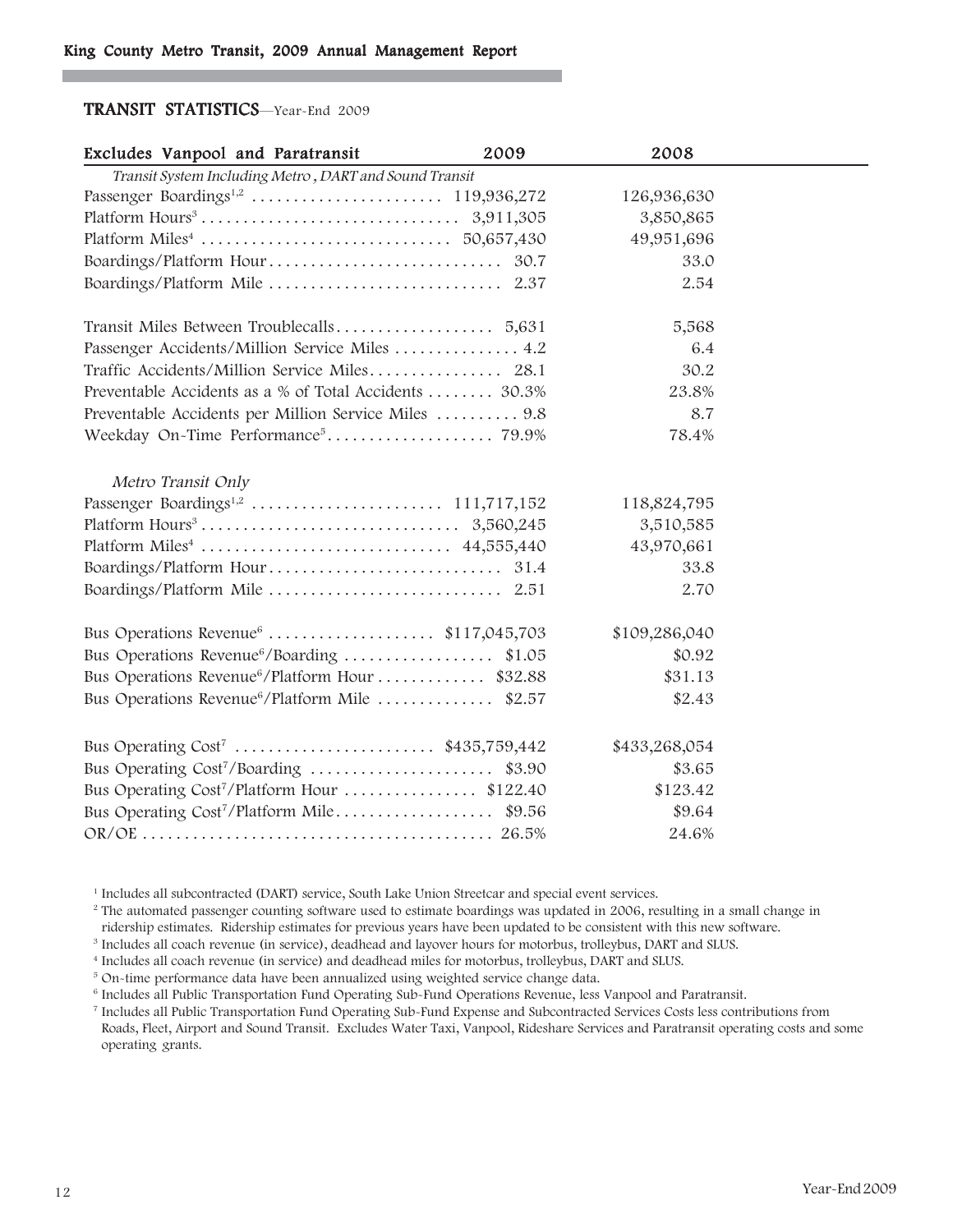#### CUSTOMER SERVICES—Year-End 2009

| Customer Relations <sup>1</sup>                                                                                      | 2009 | 2008       |  |
|----------------------------------------------------------------------------------------------------------------------|------|------------|--|
| Rider Information System (RIS)—The RIS tracks responses to customer inquiries received via direct telephone calls to |      |            |  |
| Metro's Customer Information Office, Bus-Time telephone calls, Metro Online visits and Online Trip Planner sessions. |      |            |  |
|                                                                                                                      |      | 16,391,111 |  |
|                                                                                                                      |      | 8,656,899  |  |
|                                                                                                                      |      | 6,700,694  |  |
|                                                                                                                      |      | 15,357,593 |  |
| Eye On Your Metro Commute Visits  44,078                                                                             |      |            |  |
| GovDelivery Alerts Received by Subscribers  72,881                                                                   |      |            |  |
|                                                                                                                      |      | 1,571,468  |  |
|                                                                                                                      |      | 1,166,216  |  |
|                                                                                                                      |      | 314,713    |  |
|                                                                                                                      |      | 793,984    |  |
|                                                                                                                      |      | 648,564    |  |
| Calls Answered Within $2-1/3$ Minutes 515,252                                                                        |      | 450,883    |  |
| Percent Answered Within 2-1/3 Minutes  47.2%                                                                         |      | 38.7%      |  |
| Email/U. S. Mail / Fax /In-Person Contacts, etc. $\dots \dots$ 8,649                                                 |      | 10,039     |  |
|                                                                                                                      |      | 2,996      |  |
|                                                                                                                      |      | 18,178     |  |
|                                                                                                                      |      | 2,302      |  |
|                                                                                                                      |      | 143.2      |  |
| Commendations/Million Boardings  16.8                                                                                |      | 18.1       |  |

Ridematch Services—King County Metro Transit provides regional computerized matching services to individuals in nine counties wishing to form or join a carpool or vanpool. Contacts are made by telephone, mail and through Metro's RideshareOnline.com Internet service. Metro also provides customized carpool and vanpool services to King County employers.

|  | 456,508 |
|--|---------|
|  | 109,680 |
|  | 27,022  |
|  | 20,201  |

<sup>1</sup> Includes contacts regarding Sound Transit service.

<sup>2</sup> Service Request: The customer requested an adjustment or change in service.

<sup>3</sup> Complaint: The customer expressed dissatisfaction or discontent with the service received or with an incident that occurred.

<sup>3</sup> Commendation: The customer commended the operator for service provided.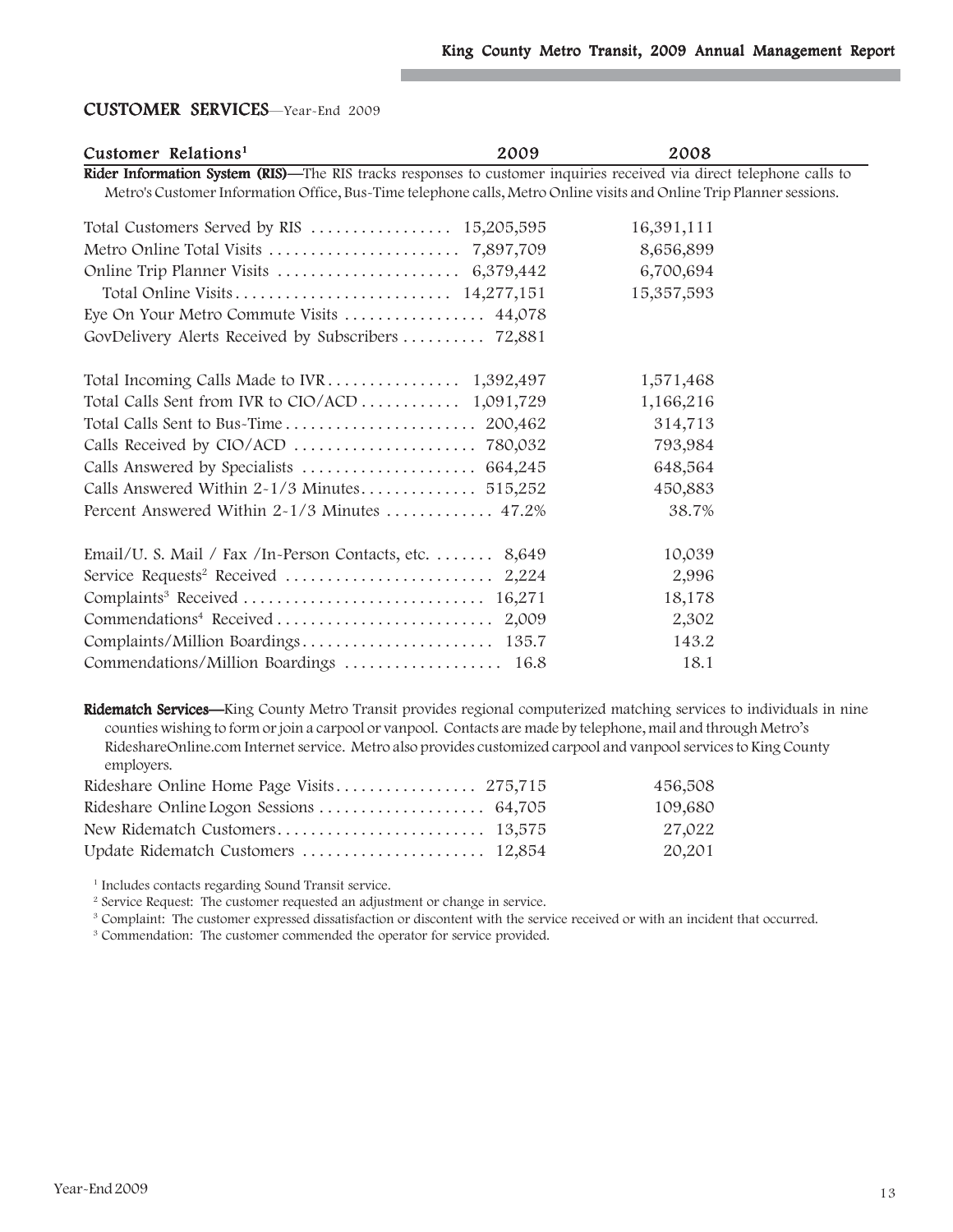#### PARATRANSIT SERVICES—Year-End 2009

Transportation for people with disabilities and low-income seniors through either the ADA Paratransit Program or the Paratransit OPTIONS Program. Services include a taxi subsidy using scrip and the Access Transportation Van Service.

|                                                         | 2009 | 2008           |  |
|---------------------------------------------------------|------|----------------|--|
| Service Provided                                        |      |                |  |
|                                                         |      | 1,121,776      |  |
|                                                         |      | 34,046         |  |
|                                                         |      | 1,155,822      |  |
| Service Revenue                                         |      |                |  |
|                                                         |      | \$181,681      |  |
| ADA Pass Sales \$330,112                                |      | \$288,751      |  |
|                                                         |      | $\mathbb{S}$ - |  |
| Total Operations Revenue <sup>1</sup> \$1,165,137       |      | \$470,432      |  |
| Service Cost                                            |      |                |  |
| Access Direct Operating Cost \$43.517,435               |      | \$45,088,221   |  |
| Taxi Scrip Direct Operating Cost <sup>2</sup> \$347,199 |      | \$360,615      |  |
| Total Direct Operating Cost  \$43,864,634               |      | \$45,448,836   |  |
| Program Management Cost  \$4,921,711                    |      | \$4,780,909    |  |
| Total Operating Cost \$48,786,345                       |      | \$50,229,745   |  |
| Paratransit Statistics                                  |      |                |  |
| Adjusted Direct Operating Cost/Access Psgr Ride \$38.48 |      | \$39.17        |  |
| Adjusted Direct Operating Cost/Taxi Psgr Ride  \$9.86   |      | \$9.98         |  |
|                                                         |      | 1.68           |  |
| Number of Calls Handled 440,947                         |      | 458,626        |  |
| % Answered Within 3 Minutes  98%                        |      | 94%            |  |
|                                                         |      | 100%           |  |

1 Total Operations Revenue does not include revenue from Regional Reduced Fare Passes, tickets or passengers transferring to or from regular bus service.

2 Metro share of total cost. Customer pays a like amount.

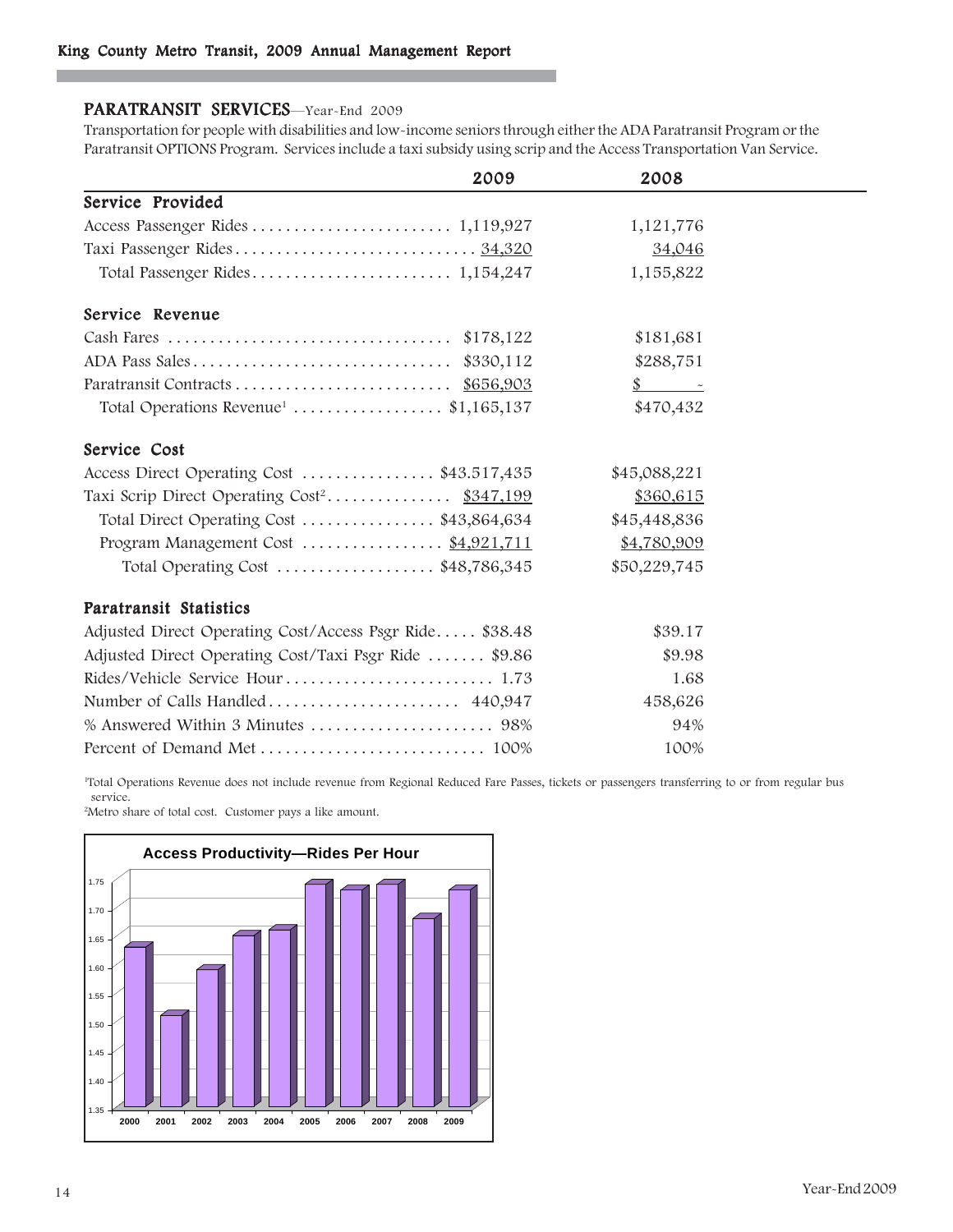#### DART SERVICE—Year-End 2009

DART is demand responsive transit service operated for the general public by private contractors. Reported in total transit passenger boardings.

|                                                                                  | 2009 | 2008        |  |
|----------------------------------------------------------------------------------|------|-------------|--|
|                                                                                  |      | 887,474     |  |
|                                                                                  |      | 75,553      |  |
|                                                                                  |      | 968,834     |  |
| Revenue <sup>2</sup> \$200,354                                                   |      | \$180,897   |  |
| $Cost \dots \dots \dots \dots \dots \dots \dots \dots \dots \dots \$ \$4,697,646 |      | \$4,664,879 |  |
|                                                                                  |      | \$5.26      |  |

1 Estimated using daily head counts includes route 773 operated April through November to support the Water Taxi. 2Includes only cash fares.

#### COMMUTER VAN SERVICE (includes Vanpool and Vanshare)—Year-End 2009

| 2009                                                                  | 2008        |  |
|-----------------------------------------------------------------------|-------------|--|
| Service Provided                                                      |             |  |
| Vanpool Passenger Trips (Survey Based)  2,808,552                     | 2,753,156   |  |
|                                                                       | 385,631     |  |
|                                                                       | 3,138,787   |  |
| Commuter Vans in Service as of $12/31$ 1,088                          | 1,207       |  |
| Service Revenue                                                       |             |  |
| Operating Revenue <sup>1</sup> \$6,391,803                            | \$5,358,098 |  |
| Service Cost                                                          |             |  |
| Direct Operating $Cost$ \$4,478,500                                   | \$4,888,945 |  |
| Direct Program Management Cost  \$1,825,601                           | \$1,823,786 |  |
| Total Operating Cost $\ldots \ldots \ldots \ldots \ldots$ \$6,304,101 | \$6,712,731 |  |
| Commuter Van Statistics                                               |             |  |
|                                                                       | 11,711,247  |  |
| \$0.38                                                                | \$0.42      |  |
| Direct Operating Cost/Passenger Trip<br>\$1.59                        | \$1.78      |  |
| Operating Revenue <sup>1</sup> /Passenger Trip<br>\$2.28              | \$1.95      |  |

1 Excludes revenue of \$2,691,180 in 2008 and \$2,328,000 in 2007 to support the Vanpool Capital Improvement Program.

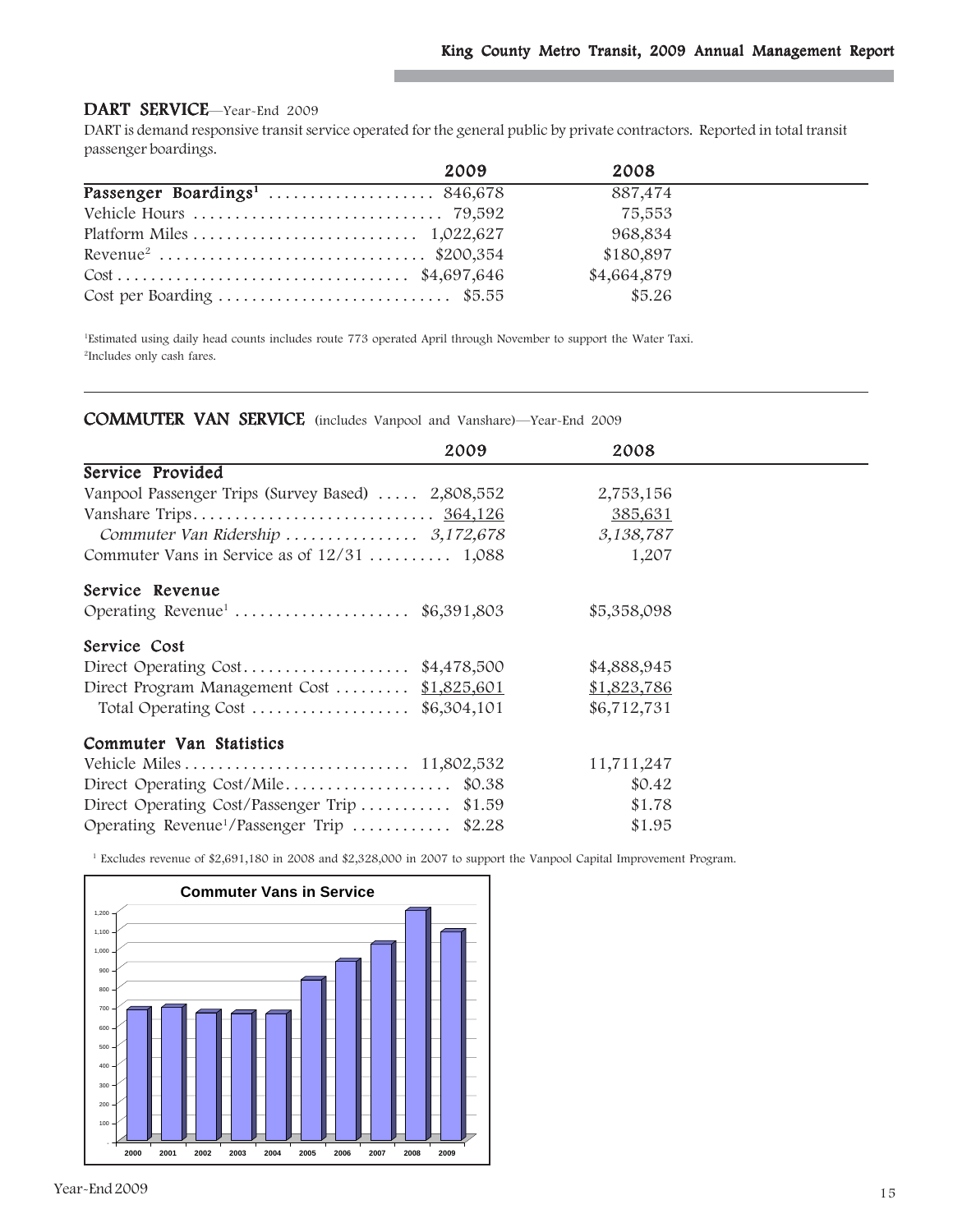#### SOUTH LAKE UNION STREETCAR—Year-End 2009

|                                               | 2009 | 2008      |
|-----------------------------------------------|------|-----------|
|                                               |      | 413,253   |
| On-Board TVM Revenue <sup>1</sup> \$77,299    |      | \$73,185  |
| Estimated Pass Revenue <sup>1</sup> \$265,536 |      | \$202,000 |

1 Excludes revenue collected from SLUS wayside TVMs

#### OPERATING ENVIRONMENT—Year-End 2009

|                                             | 2009 | 2008      |  |
|---------------------------------------------|------|-----------|--|
| Avg. Consumer Price Index $(CPI)^1$ 226.0   |      | 224.7     |  |
| Avg. Regular, Unleaded Gas $Price^2$ \$2.58 |      | \$3.41    |  |
|                                             |      | 1,216,800 |  |

<sup>1</sup> Annual average Consumer Price Index for Seattle-Tacoma-Bremerton CSMA (1982-84=100).

<sup>2</sup> Annual average, Seattle market, in 2009 dollars.

<sup>3</sup> Washington State Employment Security Dept., King County average of 12 months, not seasonally adjusted.

# METRO TRANSIT EMPLOYEE INFORMATION—as of December 31, 2009

|                                      | Number of Employees       | Budgeted Full-Time |  |
|--------------------------------------|---------------------------|--------------------|--|
|                                      | (Head Count) <sup>1</sup> | Equivalents (FTEs) |  |
| Transit General Manager <sup>2</sup> | 62                        | 64.01              |  |
| Transit Operations                   | 217                       | 216.35             |  |
| Operators                            | 2,717                     |                    |  |
| Full Time<br>1,760<br>(head count)   |                           |                    |  |
| Part Time<br>957<br>(head count)     |                           |                    |  |
| Total Operations                     |                           | 2507.20            |  |
| Vehicle Maintenance                  | 679                       | 731.72             |  |
| Power and Facilities                 | 252                       | 288.25             |  |
| Service Development                  | 68                        | 74.65              |  |
| Transit Information Technology       | 22                        | 61.65              |  |
| Sales and Customer Services          | 118                       | 111.35             |  |
| <b>LINK</b>                          | 167                       | 174.10             |  |
| South Lake Union Streetcar           | 14                        | 10.00              |  |
| Design and Construction              | 73                        | 80.00              |  |
| Rideshare and Paratransit            | 57                        | 62.75              |  |
| Total                                | 4,446                     | 4,165.68           |  |
|                                      |                           |                    |  |

<sup>1</sup> Includes regular and term-limited employees

<sup>2</sup> Includes Safety, Security, Transit Human Resources and Research and Management Information

NOTE: Does not include local police officers working intermittently as Transit police.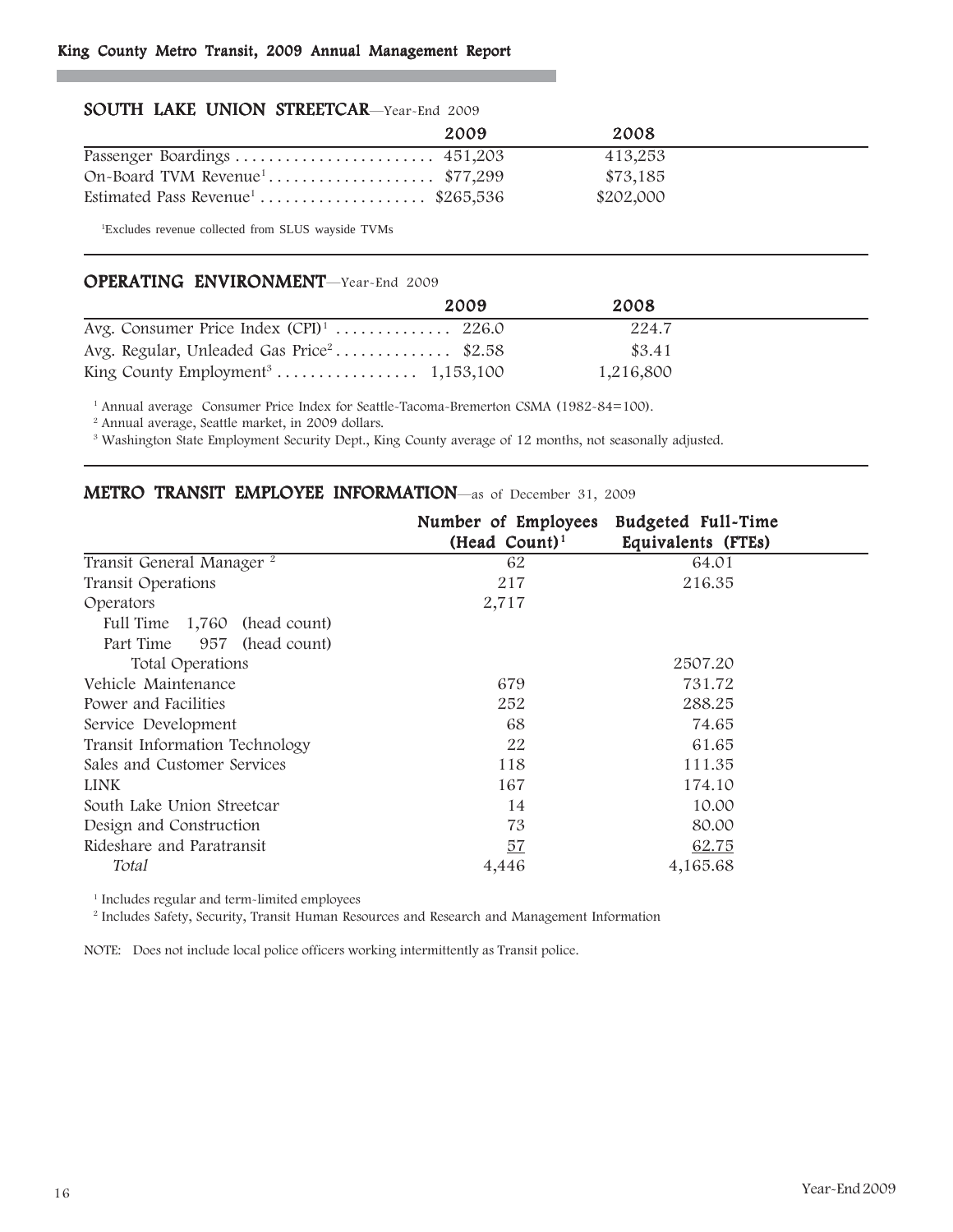| <b>TRANSIT FLEET INFORMATION</b> —as of December 31, 2009<br>Service Fleet (Active) |                                      |
|-------------------------------------------------------------------------------------|--------------------------------------|
|                                                                                     | (100% of active fleet is accessible) |
| $(1,019$ gas/diesel, 157 trolley, 275 hybrid)                                       |                                      |
|                                                                                     | (100% of routes are accessible)      |
| <b>Bus Fleet</b>                                                                    |                                      |
| Metro Transit                                                                       |                                      |
| Diesel—Standard Coaches $(30', 35', 40') \dots \dots \dots \dots$<br>604            |                                      |
|                                                                                     |                                      |
|                                                                                     |                                      |
|                                                                                     |                                      |
|                                                                                     |                                      |
|                                                                                     |                                      |
| Sound Transit                                                                       |                                      |
|                                                                                     |                                      |
|                                                                                     |                                      |
|                                                                                     |                                      |
|                                                                                     |                                      |
|                                                                                     |                                      |
|                                                                                     |                                      |
|                                                                                     |                                      |
|                                                                                     |                                      |
|                                                                                     |                                      |

Estimated Active Fleet Age (Average In Years) .......... 8.9

#### Coaches In Service (includes subcontracted DART service)

#### Scheduled Revenue, Deadhead, Layover Hours as Percentage of Platform Hours<sup>2</sup>

| Scheduled Revenue Hours/Platform Hours  66.16% |  |
|------------------------------------------------|--|
| Scheduled Deadhead Hours/Platform Hours 11.56% |  |
| Scheduled Layover Hours/Platform Hours 22.28%  |  |

1 Includes DART service and Custom Bus but excludes Sound Transit Express and Custom Bus school routes that don't operate during the summer. 2 Includes DART service, Custom Bus and Sound Transit Express.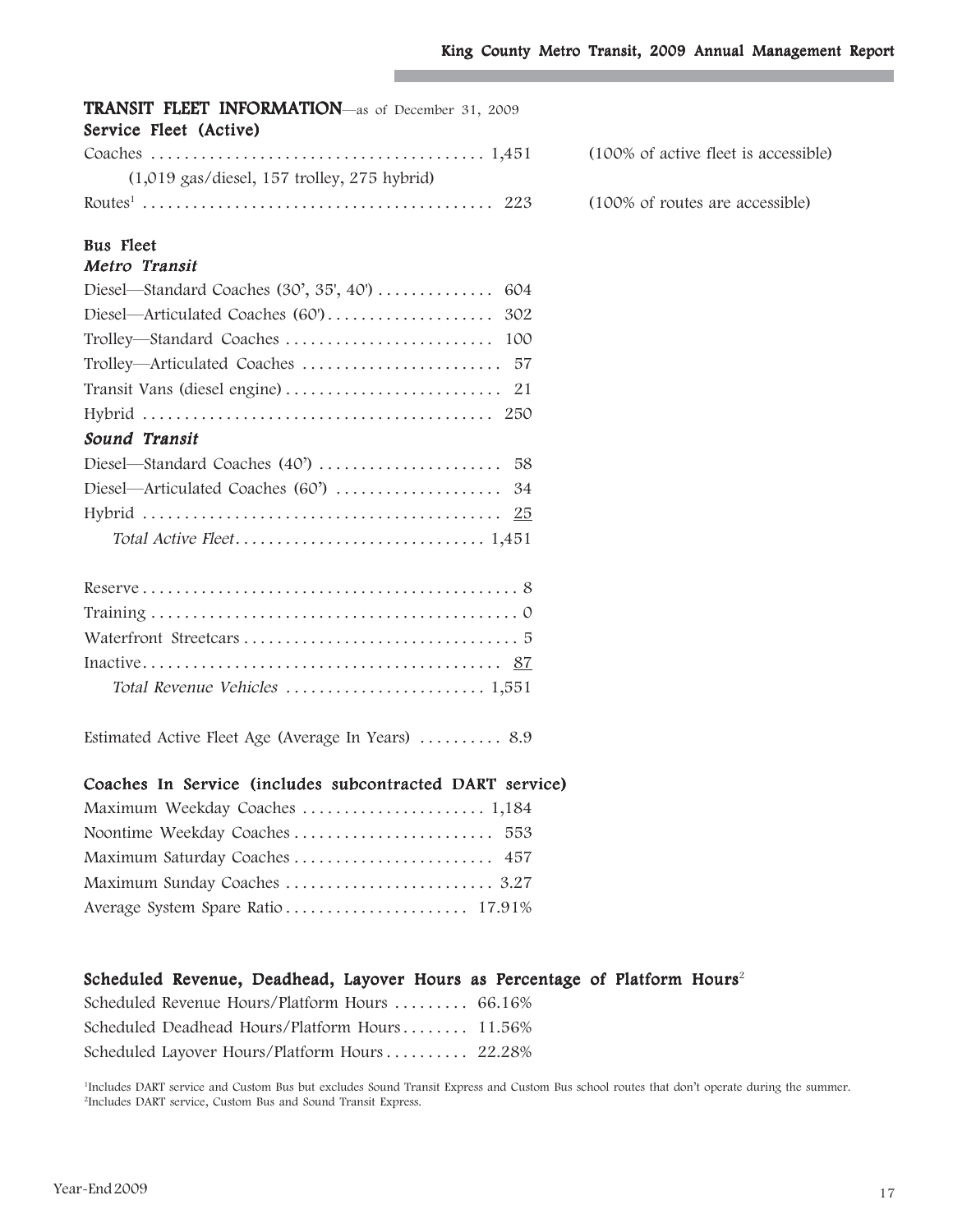| FACILITIES INFORMATION—as of December 31, 2009                  |                                                                     |                                                                                |                                                                                                   |                                                                                                                                                         |  |
|-----------------------------------------------------------------|---------------------------------------------------------------------|--------------------------------------------------------------------------------|---------------------------------------------------------------------------------------------------|---------------------------------------------------------------------------------------------------------------------------------------------------------|--|
| Operating Facilities:                                           |                                                                     |                                                                                |                                                                                                   |                                                                                                                                                         |  |
| Atlantic                                                        | East                                                                | South                                                                          |                                                                                                   | Communications Building                                                                                                                                 |  |
| Bellevue                                                        | North                                                               |                                                                                | Safety/Training Center                                                                            |                                                                                                                                                         |  |
| Central                                                         | Ryerson                                                             |                                                                                | Van Distribution Center                                                                           |                                                                                                                                                         |  |
| Maintenance Facilities*:                                        |                                                                     |                                                                                |                                                                                                   |                                                                                                                                                         |  |
| Atlantic                                                        | East                                                                | South                                                                          |                                                                                                   |                                                                                                                                                         |  |
| Central                                                         | North                                                               |                                                                                | Component Supply Center                                                                           |                                                                                                                                                         |  |
| Bellevue                                                        | Ryerson                                                             |                                                                                | Non-Revenue Vehicle                                                                               |                                                                                                                                                         |  |
|                                                                 | new streetcar maintenance facility is planned for another location. |                                                                                |                                                                                                   | *The Waterfront Streetcar service has been replaced by temporary free bus service following closure and demolition of the streetcar maintenance barn. A |  |
| Facilities Maintenance:                                         |                                                                     |                                                                                |                                                                                                   |                                                                                                                                                         |  |
| Building Maintenance Headquarters                               |                                                                     |                                                                                | Transit Police and Facilities Maintenance                                                         | Field Maintenance Headquarters                                                                                                                          |  |
| Power Distribution Headquarters                                 |                                                                     |                                                                                | Custodial Maintenance Headquarters                                                                |                                                                                                                                                         |  |
| Regional and Community Transit Centers: *in park-and-ride lot   |                                                                     |                                                                                |                                                                                                   |                                                                                                                                                         |  |
| Auburn <sup>*</sup>                                             | Eastgate*                                                           | Kirkland<br>Bellevue Transit Center (owned 51% by Sound Transit, 49% by Metro) |                                                                                                   |                                                                                                                                                         |  |
| Aurora Village                                                  | Federal Way*                                                        | Northgate                                                                      |                                                                                                   |                                                                                                                                                         |  |
| Burien*                                                         | Issaquah*                                                           | Renton                                                                         |                                                                                                   |                                                                                                                                                         |  |
|                                                                 |                                                                     |                                                                                | Seattle Bus Tunnel (DSTP) - reopened 9/24/2007 after a 2 year closure to renovate for light rail. |                                                                                                                                                         |  |
|                                                                 |                                                                     |                                                                                |                                                                                                   |                                                                                                                                                         |  |
|                                                                 |                                                                     |                                                                                |                                                                                                   |                                                                                                                                                         |  |
| Stops with Schedule Holders (single, double or midsize) . 3,607 |                                                                     |                                                                                |                                                                                                   |                                                                                                                                                         |  |
|                                                                 | (Total Schedule Holder Units in Use = $4,585$ )                     |                                                                                |                                                                                                   |                                                                                                                                                         |  |
|                                                                 |                                                                     |                                                                                |                                                                                                   |                                                                                                                                                         |  |
| Stops with Permanent Information Signs  250                     |                                                                     |                                                                                |                                                                                                   |                                                                                                                                                         |  |
|                                                                 |                                                                     |                                                                                |                                                                                                   |                                                                                                                                                         |  |
|                                                                 | Passenger Shelters with Murals 845                                  |                                                                                |                                                                                                   |                                                                                                                                                         |  |
|                                                                 |                                                                     |                                                                                |                                                                                                   |                                                                                                                                                         |  |
|                                                                 | Metro Owned and Maintained Passenger Shelters 1,983                 |                                                                                |                                                                                                   |                                                                                                                                                         |  |
|                                                                 |                                                                     |                                                                                |                                                                                                   |                                                                                                                                                         |  |
| Park-and-Ride Lot Program                                       |                                                                     | Number                                                                         | Parking Capacity                                                                                  | $%$ Used <sup>1,2</sup>                                                                                                                                 |  |
| Permanent (Major) Park-and-Ride Lots                            |                                                                     | 65                                                                             | 22,546                                                                                            | 72%                                                                                                                                                     |  |
| Metro Leased Lots                                               |                                                                     | 65                                                                             | 2,580                                                                                             | 54%                                                                                                                                                     |  |
| Total                                                           |                                                                     | 130                                                                            | 25,126                                                                                            | 70%                                                                                                                                                     |  |

<sup>1</sup> "Percent used" does not include lots with counts that are not available during the quarter.

<sup>2</sup> 9 permanent lots and 5 leased lots reported 100 percent or above capacity on average during fourth quarter 2008.

**Plug & Ride Spaces**—There were 39 Plug & Ride spaces at 4 park-and-rides and one Transit Center as of April 2010.

Metro Footprint—1,835 miles (If more than one route covers the same stretch of roadway, it is only counted once.)

Trolley Overhead—Over 69 miles of street with two-way wire, and 36 substations (excluding tunnel)

#### $HOV$  Lanes<sup>1</sup>

| 82.26 miles | Interstate 5                                |
|-------------|---------------------------------------------|
| 35.98 miles | Interstate 90                               |
| 65.58 miles | Interstate 405                              |
| 13.56 miles | SR 520                                      |
| 20.00 miles | SR 167                                      |
| 4.42 miles  | SR 99                                       |
| 5.72 miles  | SR 522                                      |
| 1.38 miles  | SR 509                                      |
| 0.41 miles  | Hwy 18                                      |
| 16.71 miles | Arterials                                   |
| 1.7 miles   | DSTP (Tunnel) NB and SB                     |
|             | 0.45 50 Telef Descripted Telese Communicate |

247.72 Total Restricted Lanes for Transit Use

1 Total miles are those used by transit (including HOV ramps), not total HOV roadway miles in King County.

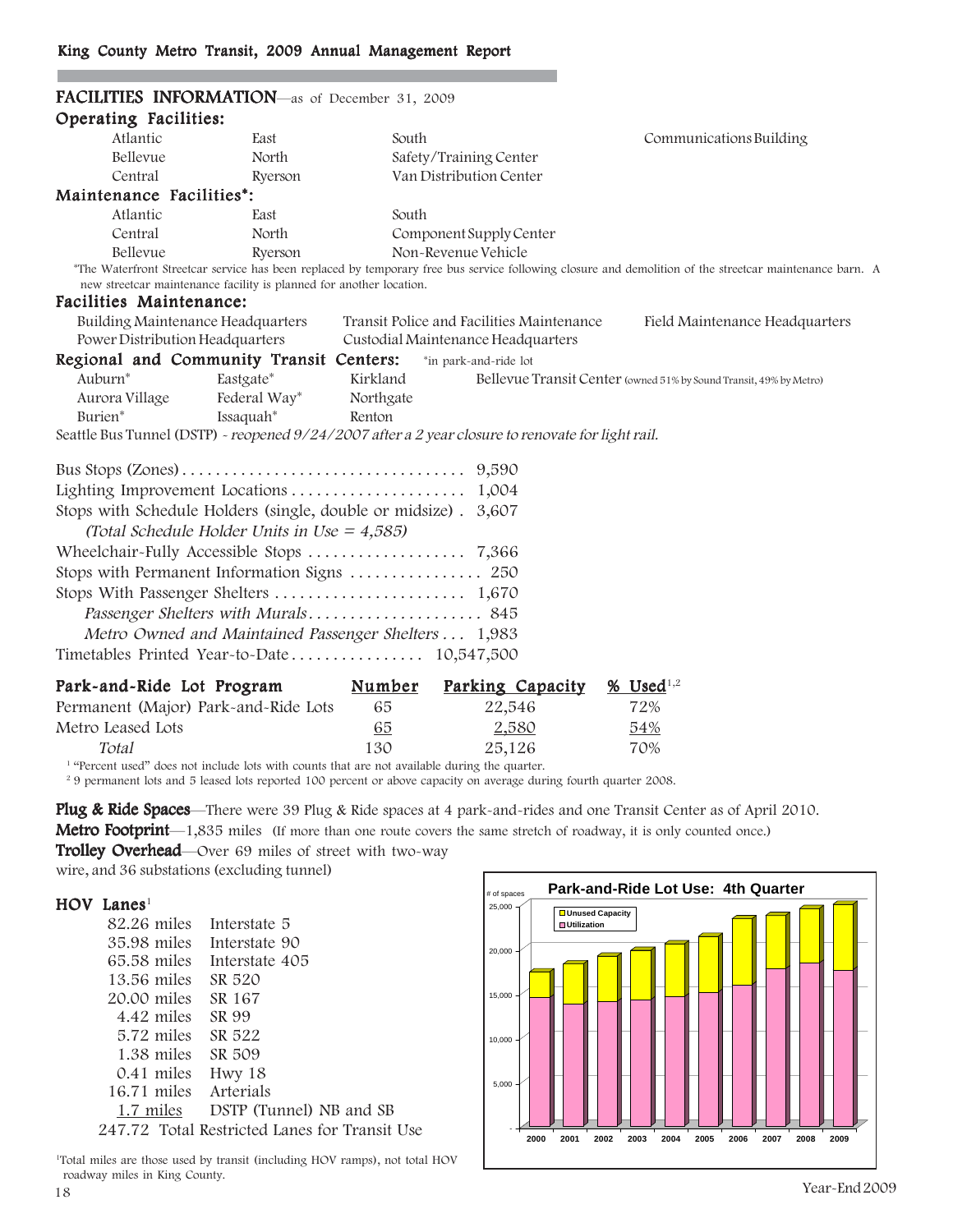| Metro Fare Type<br>One- and Two-zone <sup>1</sup> Off-peak   |         | Cash Fare<br>Per Trip<br>\$1.75 | One Month<br><b>PugetPass</b><br>\$63.00 | Annual<br><b>PugetPass</b><br>\$693.00            |
|--------------------------------------------------------------|---------|---------------------------------|------------------------------------------|---------------------------------------------------|
| One-zone <sup>1</sup> Peak                                   |         | \$2.00                          | \$72.00                                  | \$792.00                                          |
| Two-zone <sup>1</sup> Peak                                   |         | \$2.50                          | \$90.00                                  | \$990.00                                          |
| Other Monthly Passes                                         |         |                                 | Pass Price                               |                                                   |
| Access (Metro Only) Transportation Pass                      |         |                                 | \$36.00                                  |                                                   |
| Student (Public School District)                             |         |                                 | \$27.00                                  |                                                   |
| WSF Mukilteo/Clinton and \$1.50 PugetPass                    |         |                                 | \$104.60                                 |                                                   |
| WSF Mukilteo/Clinton and \$4.00 PugetPass                    |         |                                 | \$194.60                                 |                                                   |
| WSF Vashon Island and \$2.00 PugetPass                       |         |                                 | \$127.05                                 |                                                   |
| WSF Vashon Island and \$2.50 PugetPass                       |         |                                 | \$136.05                                 |                                                   |
| WSF Central Sound and \$1.75 PugetPass                       |         |                                 | \$148.80                                 |                                                   |
| WSF Fauntleroy/Southworth and \$2.00 PugetPass               |         |                                 | \$138.60                                 |                                                   |
| WSF Passenger Only and \$2.00 Puget Pass                     |         |                                 | \$189.80                                 |                                                   |
| 3-Way: WSF Central Sound, Kitsap Transit and 2.00 Puget Pass |         |                                 | \$189.30                                 |                                                   |
| Youth $(6-17)$                                               |         |                                 | \$27.00                                  |                                                   |
| Other Fares and Passes                                       |         | Pass Price                      |                                          |                                                   |
| Regional Day Pass (Sat., Sun. and holidays)                  |         | \$4.00                          |                                          |                                                   |
| GoPass Per Quarter for Students                              |         | \$78.00                         | (quarter)                                |                                                   |
| GoPass Per Quarter for S.C.C. Faculty/Staff                  |         | \$10.00                         | (quarter)                                |                                                   |
| Senior Citizen and Disabled (with permit)                    |         | \$9.00                          |                                          | (per trip cash fare-\$0.50 off-peak, \$0.50 peak) |
| U-PASS Per Quarter for Students                              |         | \$27.00                         |                                          |                                                   |
| \$37.50<br>U-PASS Per Quarter for Faculty/Staff              |         |                                 |                                          |                                                   |
| Permits and Stickers                                         | Price   |                                 | Ticketbooks                              | Price                                             |
| Annual Reduced Fare Sticker                                  | \$99.00 |                                 | 16 - \$0.50 tickets                      | \$8.00                                            |
| Attendant Ride Free Permit                                   | \$3.00  |                                 | 20 - \$0.75 tickets                      | \$15.00                                           |
| Monthly Reduced Fare Sticker                                 | \$9.00  |                                 | 12 - \$1.75 tickets                      | \$21.00                                           |
| Regional Reduced Fare Permit                                 | \$3.00  |                                 | 20 - \$2.00 tickets                      | \$40.00                                           |
|                                                              |         |                                 | 20 - \$2.50 tickets                      | \$50.00                                           |

#### REGIONAL and KING COUNTY METRO TRANSIT FARES—December 31, 2009

Regional Reduced Fare Permits for senior/disabled riders are valid on Washington State Ferries, Community, Everett, Kitsap, Mason, Pierce, Jefferson, Intercity, Skagit and King County Metro Transit systems.

Regional Cash Transfer: A transfer issued with cash fare payment on any of the transit systems participating in the Puget Pass system (CT, ET, KCM, PT or ST) is valid for a one-zone or local trip on any of the other systems.

DART Service (Routes 291, 773, 901/903, 908/909, 914/916, 917, 918, 925, 926, 927, 935): Cash fares are the same as transit fares. Monthly and annual passes are valid for DART service. Route 773 operated April-October to support the Water Taxi. This was a "free fare" service funded through the budget proviso for the Water Taxi.

Vanpool/Custom Bus Fares: Vanpool fares vary by distance, number of riders, work schedule and van size (8, 12 or 15 passenger vans). For example, an average round trip of 55 miles per day in a 15-passenger van with 12 riders costs \$55.42 per month for each commuter. Custom Bus fares are established by route.

<sup>1</sup> Seattle is a zone; balance of King County is another. Zone division is the Seattle city limits.